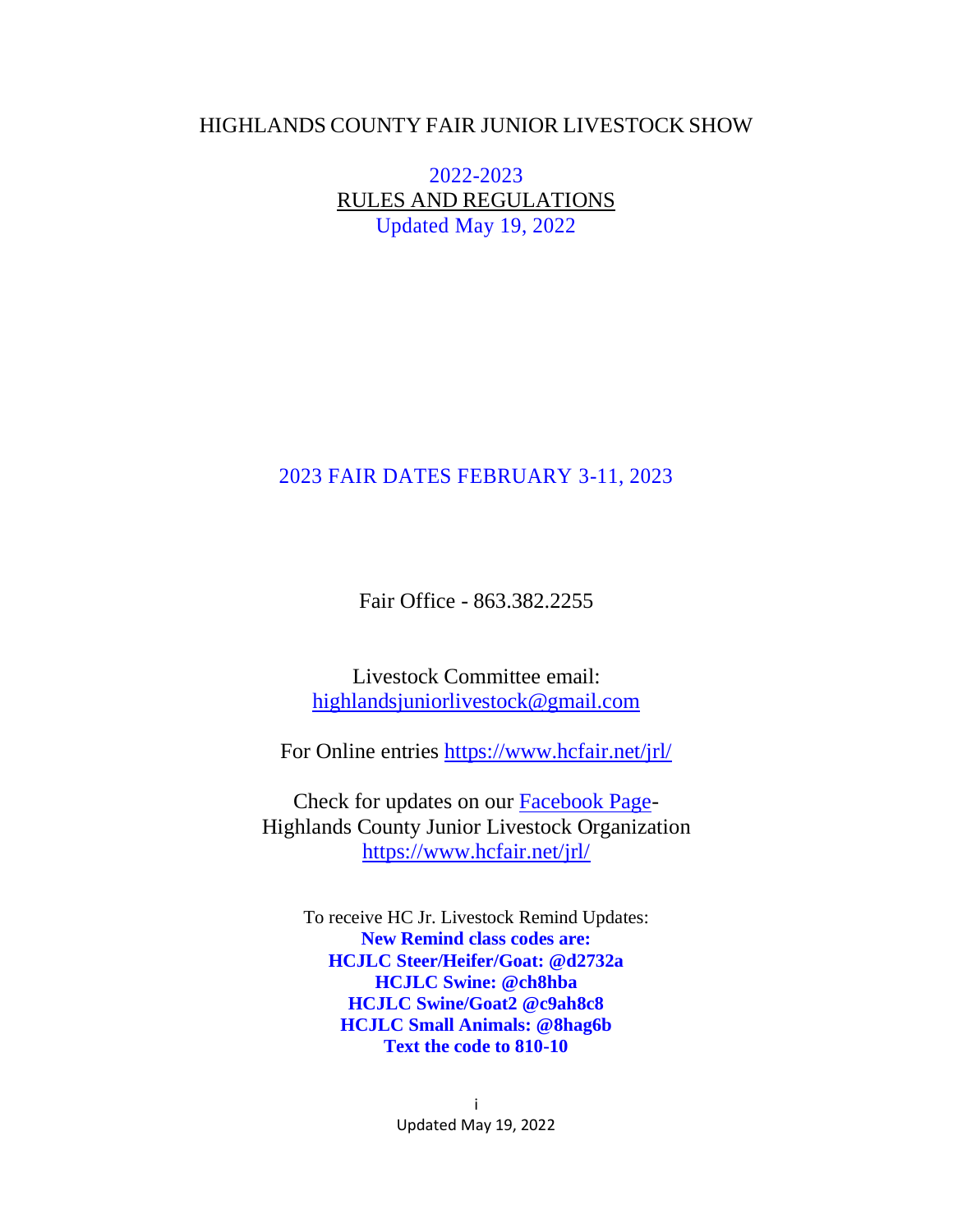#### **HIGHLANDS COUNTY FAIR JUNIOR LIVESTOCK SHOW COMMITTEE**

Officers: Chair, Lindsey Sebring Vice Chair, Noah Handley Treasurer, Lisa Collins

Show Committee Members:

| Term 1: 2022 – 2024  |
|----------------------|
| Darin Hood           |
| <b>Randy Sebring</b> |
| Win Stephens         |
| <b>Justin Hartt</b>  |
| Noah Handley         |
| Mike Hines           |
| <b>Chris Mellow</b>  |
| Mike Parker          |
| Maury Mizzell        |
| <b>Bobby McNabb</b>  |

Term 2: 2020 – 2023 Carey Howerton Chris Young Clay Buice Curtis Gillian Jennifer Lundy Keith Starling Ken Sheffield Lindsey Sebring Ray Bennett

Term 3: 2021 – 2024 Chad McWaters Clinton "Gator" Howerton Cole Pearce Jason O'Berry Kelly Prescott Lisa Collins Ross Richards Scarlett Jackson Tim Price

Highlands County Fair Association Livestock Committee Members: Clint Culverhouse Johnathan Spiegel

#### **Honorary**

Steve Bronson Gary Dressel

The Junior Livestock Show Committee is approved by the Highlands County Fair Association.

#### **Junior Livestock Rules Committee**

Lindsey Sebring, Chair Noah Handley, Vice Chair Lisa Collins, Treasurer Darin Hood Chad McWaters

Jason O'Berry Johnathan Spiegel Win Stephens Tim Price Carey Howerton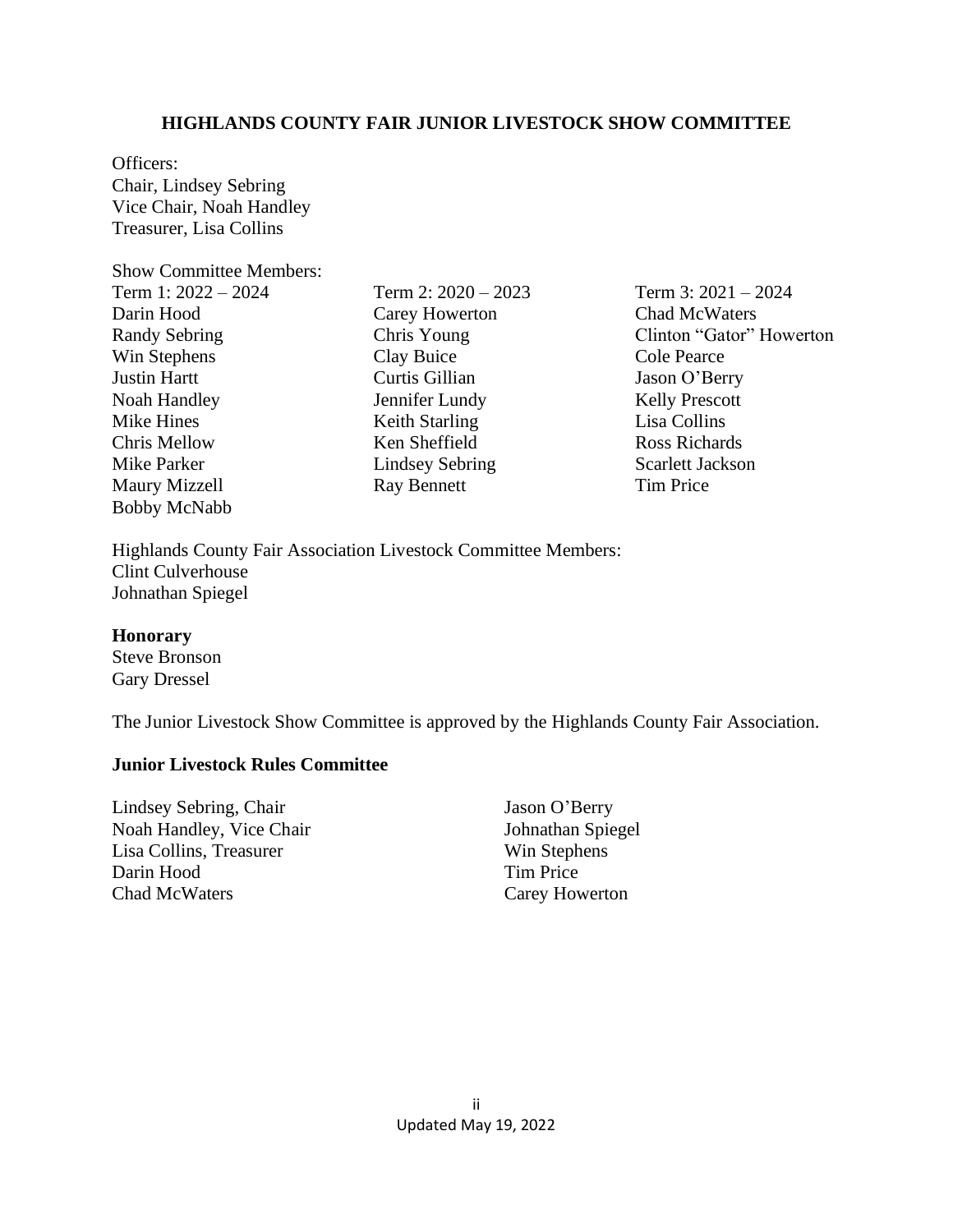# <span id="page-2-0"></span>**Table of Contents**

If at any time you have any questions regarding your project please do not hesitate to contact the Fair Office 863-382-2255 or email highlandsjuniorlivestock@gmail.com. The Junior Livestock Committee will be happy to advise and/or assist you.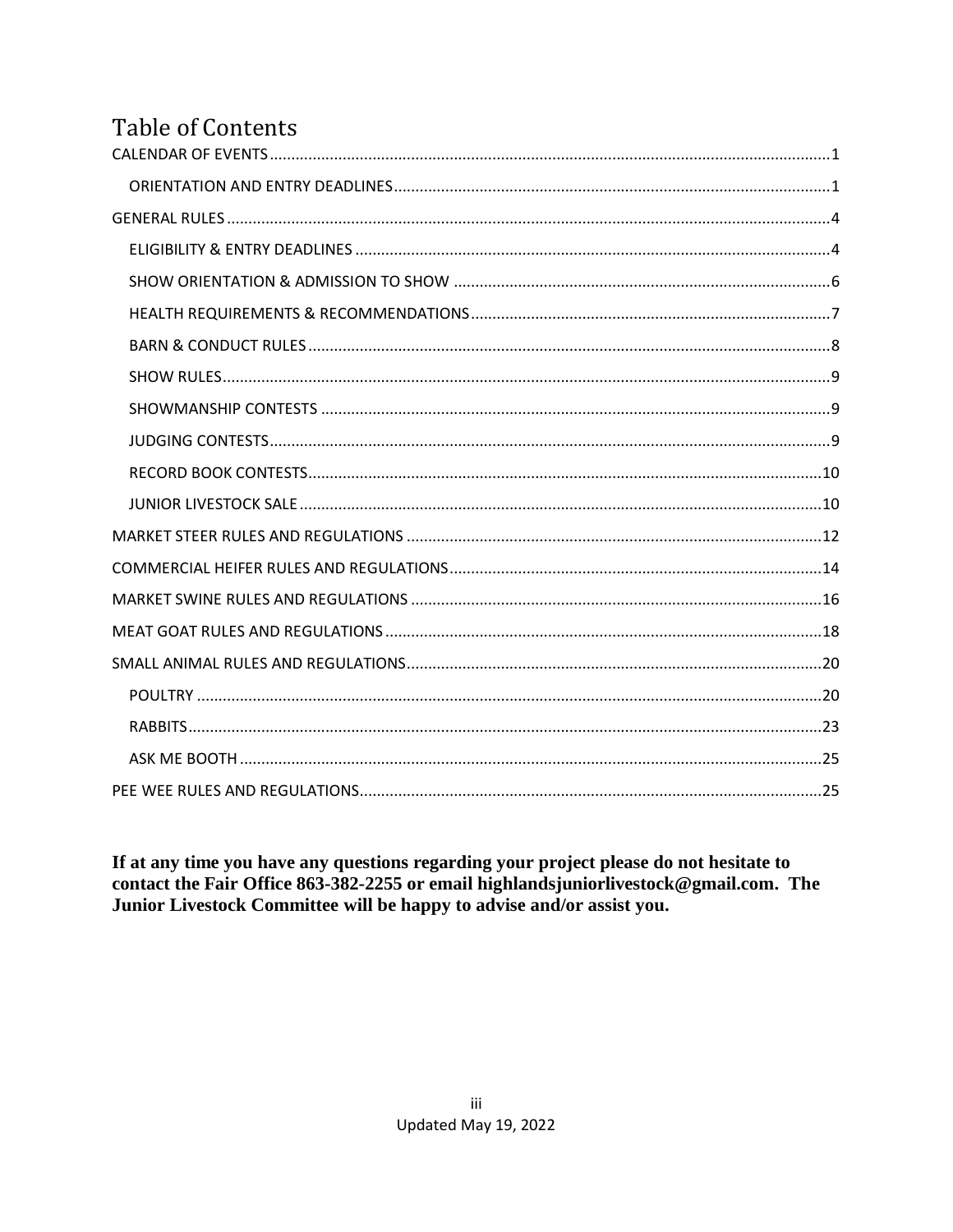# CALENDAR OF EVENTS**\***

## <span id="page-3-1"></span><span id="page-3-0"></span>ORIENTATION AND ENTRY DEADLINES

ALL ENTRIES MUST INCLUDE COMPLETED FORMS PER INSTRUCTIONS AND SALES RECEIPTS.

Online entries go to <https://www.hcfair.net/jrl/> for the link to the online entry website.

Late Fee must be paid at the time of late entry. Cash, Check, or Money Order for hard entries, Credit Card for Online Entries only.

### **ENTRIES DUE – STEERS& COMMERCIAL HEIFERS**

Tuesday August 16, 2022 - 4:30 pm Agriculture Civic Center/4-H Office or [Online](https://www.hcfair.net/jrl/)

(LATE ENTRY DEADLINE WITH \$100 LATE 8/18/2022 4:30PM)

## **MANDATORY INITIAL WEIGH-IN & IDENTIFICATION – STEERS & COMMERICAL HEIFERS**

Saturday, August 27, 2022 - 7:00am- 8:30am

Hartt Ranch, Arbuckle Creek Road, Sebring, FL <https://goo.gl/maps/VCf3A2VAuRVxmyeX8>

## **ENTRIES DUE – SWINE & GOATS**

Monday, October 17, 2022 – 4:30 pm Agriculture Civic Center/4-H Office or [Online](https://www.hcfair.net/jrl/)

(LATE ENTRY DEADLINE WITH \$100 LATE FEE 10/19/2022 4:30PM)

## **MANDATORY ENTRY IDENTIFICATION – SWINE & GOATS**

Saturday, October 22, 2022 – 7:30am -8:30am-At Highlands County High School Facilities

### **ENTRIES DUE - SMALL ANIMALS (POULTRY AND RABBIT)**

Wednesday, November 9, 2022 - 4:30 pm Agriculture Civic Center/4-H Office or [Online](https://www.hcfair.net/jrl/)

(LATE ENTRY DEADLINE WITH \$100 LATE FEE 11/11/2022 4:30PM)

## **RECOMMENDED SHOW ORIENTATION - ALL EXHIBITORS AND PARENTS**

Monday, January 23, 2023– Fairgrounds

Pass Pick  $Up - 6:00 - 7:30$  pm

Small and Large Animal Exhibitor Orientation – 6:30 pm

### **Pass Purchases Available that Night and until January 27th. No EXCEPTIONS**

## **ENTRIES DUE – PEE-WEE**

Monday, January 23, 2023 – 7:00 pm Due, Pee Wee Parents and Children are NOT required to attend the Recommended Show Orientation Meeting. Entries can be emailed on or before this time to [highlandsjuniorlivestock@gmail.com](mailto:highlandsjuniorlivestock@gmail.com)

### **\* Schedule is tentative - times and dates may change and/or will be released.**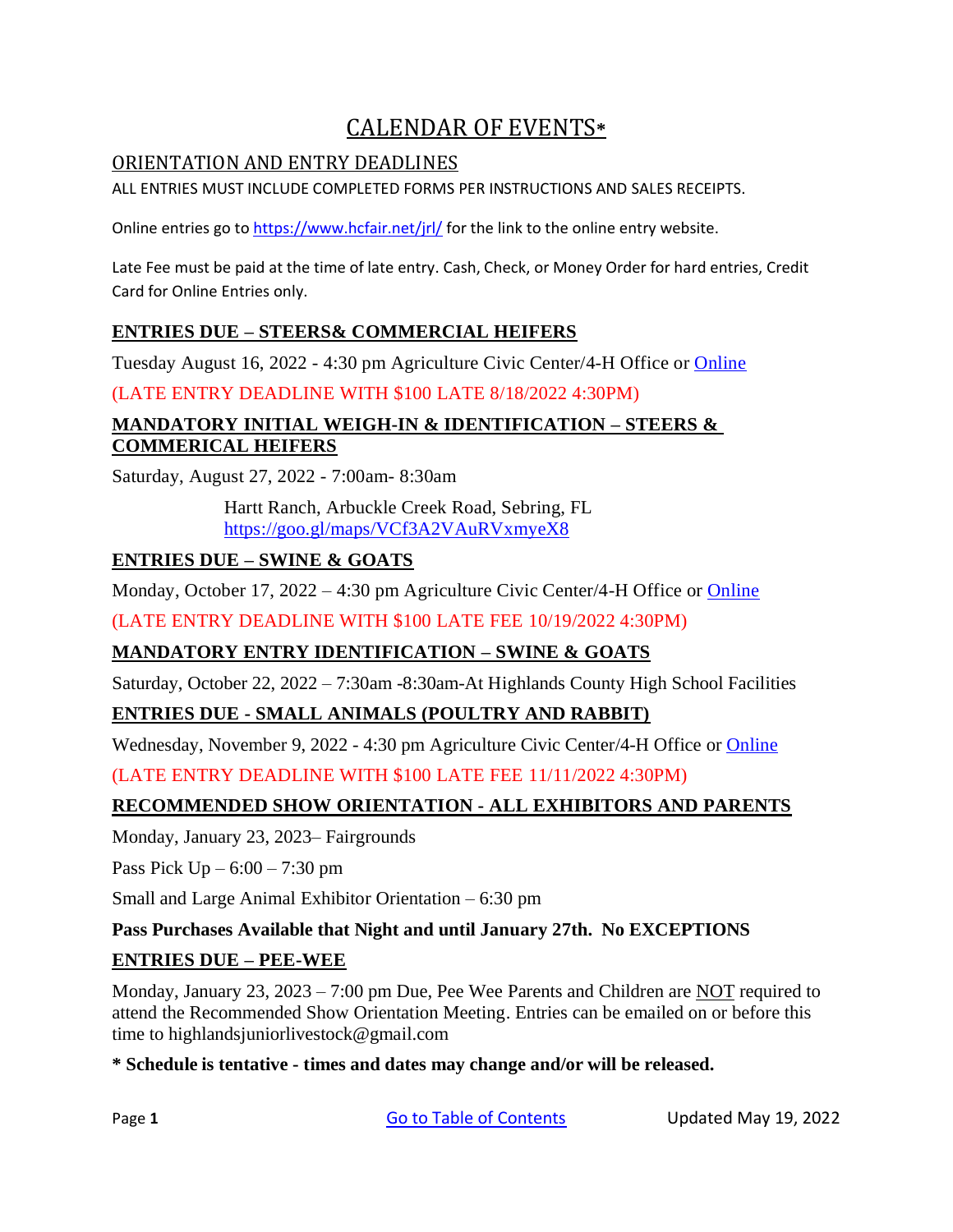#### HIGHLANDS COUNTY FAIR LIVESTOCK DATES & TIMES

#### ALL RECORD BOOKS ARE DUE 1 HOUR AFTER THE LAST ANIMAL IN THEIR DIVISION IS CHECKED IN.

#### FRIDAY February 3, 2023

5:30 pm – 7:00 pm Poultry and Rabbit CHECK-IN & Meat Goat WEIGH-IN

(NO VET CHECK WILL BE AVAILABLE) No Drive Thru Drop off will be permitted & Parking will be limited, large trailers are not recommended.

#### SATURDAY February 4, 2023

| $6:30-9:30$ am    | $WEIGH-IN - Swine$                                  |
|-------------------|-----------------------------------------------------|
| $2:00 \text{ pm}$ | Rabbit Show – Showmanship to follow animal show.    |
| $6:30 \text{ pm}$ | Meat Goat Show – Showmanship to follow animal show. |

#### SUNDAY February 5, 2023

5:30-7:30 am **WEIGH-IN** - Steers & Commercial Heifers

#### **Swine Exhibitors will be allowed into the barn to feed and care for their animals up until 8:00 am on Sunday. Barn will be closed during sifting.**

| 8:30 am | <b>Final Sifting Begins – ALL Steers &amp; Commercial Heifers</b> |
|---------|-------------------------------------------------------------------|
|         |                                                                   |

3:00 pm Market Swine Show – Showmanship to follow animal show.

#### MONDAY February 6, 2023

| $5:30 \text{ pm}$                 | Pee-Wee Show – Large Animals (beef, dairy, goat, sheep $\&$ swine) |  |  |
|-----------------------------------|--------------------------------------------------------------------|--|--|
| $6:30 \text{ pm}$                 | Commercial Heifer Show – Showmanship to follow animal show.        |  |  |
| TUESDAY February 7, 2023          |                                                                    |  |  |
|                                   | 7:00 am – 8:00 am No Sale Heifer & Goat Optional Release           |  |  |
| $6:30 \text{ pm}$                 | Market Steer Show – Showmanship to follow animal show.             |  |  |
| <b>WEDNESDAY February 8, 2023</b> |                                                                    |  |  |
| $5:30 \text{ pm}$                 | Pee Wee Show – Small Animals (rabbit $\&$ poultry)                 |  |  |
| $6:30 \text{ pm}$                 | Poultry Judging-Showmanship follows                                |  |  |
| THURSDAY February 9, 2023         |                                                                    |  |  |
| $5:00 \text{ pm}$                 | <b>Buyers Dinner</b>                                               |  |  |

6:00 pm Livestock Auction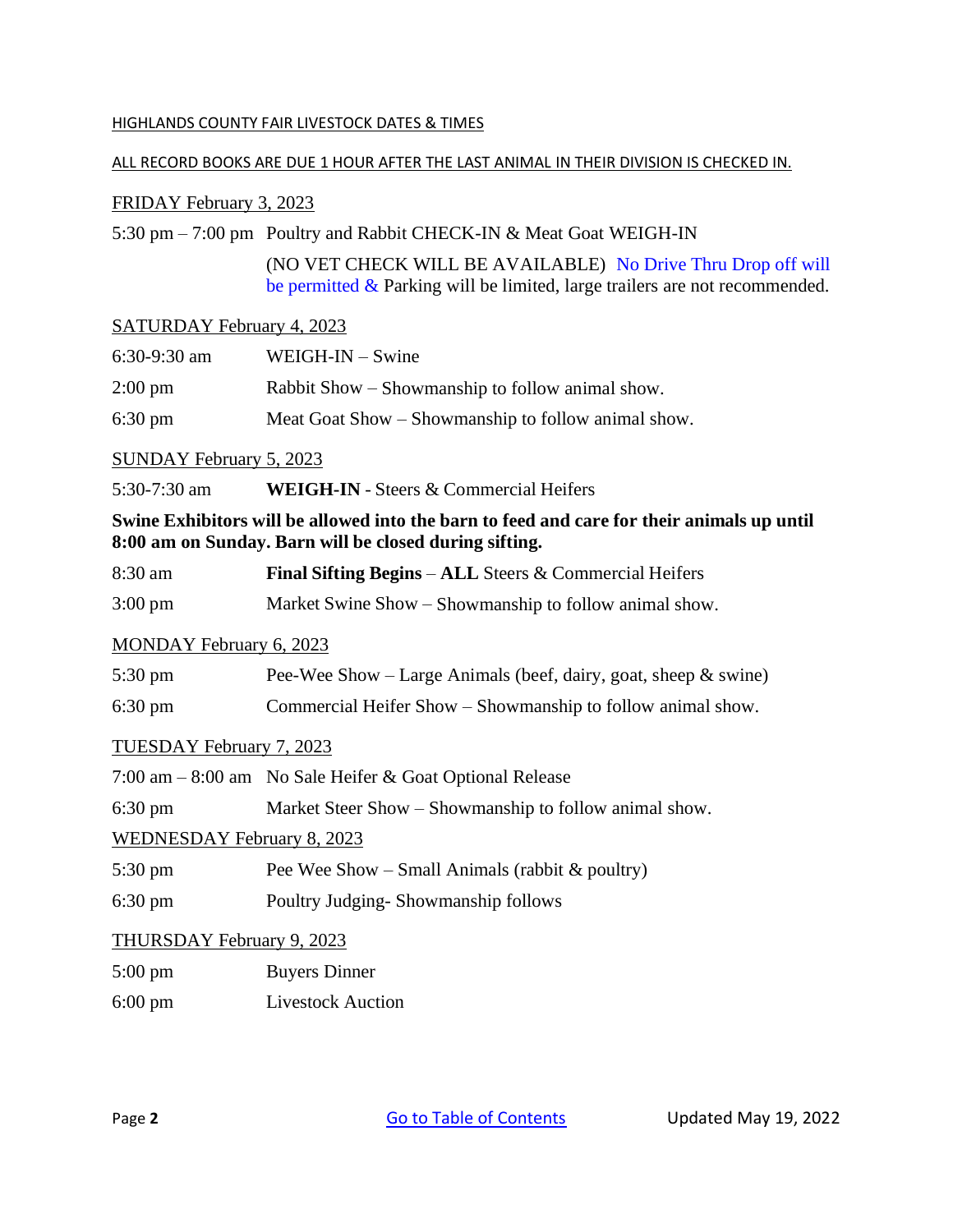### FRIDAY February 10, 2023

|                   | (Steers Must Remain Tied (with halter) for Load Out the next morning)                                            |  |
|-------------------|------------------------------------------------------------------------------------------------------------------|--|
| $7:30 \text{ pm}$ | Remove All Show equipment, Hog Waterers & Feed Buckets                                                           |  |
| $7:00-10:00$ pm   | <b>Exhibitor Celebration &amp; Dance</b>                                                                         |  |
| $11:30-12:30$ pm  | Small Animals and Goats Released – Exhibitors that are keeping animals<br>must pick up their animal at this time |  |
| $11:30-12:30$ pm  | <b>Commercial Heifers Released</b>                                                                               |  |
| $9:30$ am         | <b>Livestock Judging Contest</b>                                                                                 |  |
| $9:00-9:30$ am    | Livestock Judging Clinic                                                                                         |  |
| 8:30-9:00 am      | <b>Livestock Judging Registration</b>                                                                            |  |
|                   |                                                                                                                  |  |

#### SATURDAY February 11, 2023

**Before and during loadout Exhibitors are NOT allowed in the barns until ALL large animals are loaded and shipped from Fairgrounds.**

| $7:00$ am          | Steers & Hogs Loaded Out                                                     |  |
|--------------------|------------------------------------------------------------------------------|--|
|                    | (No Exhibitors allowed in Barns During Load Out)                             |  |
| $11:00-12:00$ pm   | Steer Ropes/Halters shall be collected before 12:00pm, All items remaining   |  |
|                    | at 12:00 pm will be either donated to school programs or put in the garbage. |  |
| $12:00 \text{ pm}$ | <b>Buyers Thank You Letters Due</b>                                          |  |

<span id="page-5-0"></span>**\* Schedule is tentative - times and dates may change and/or will be released.**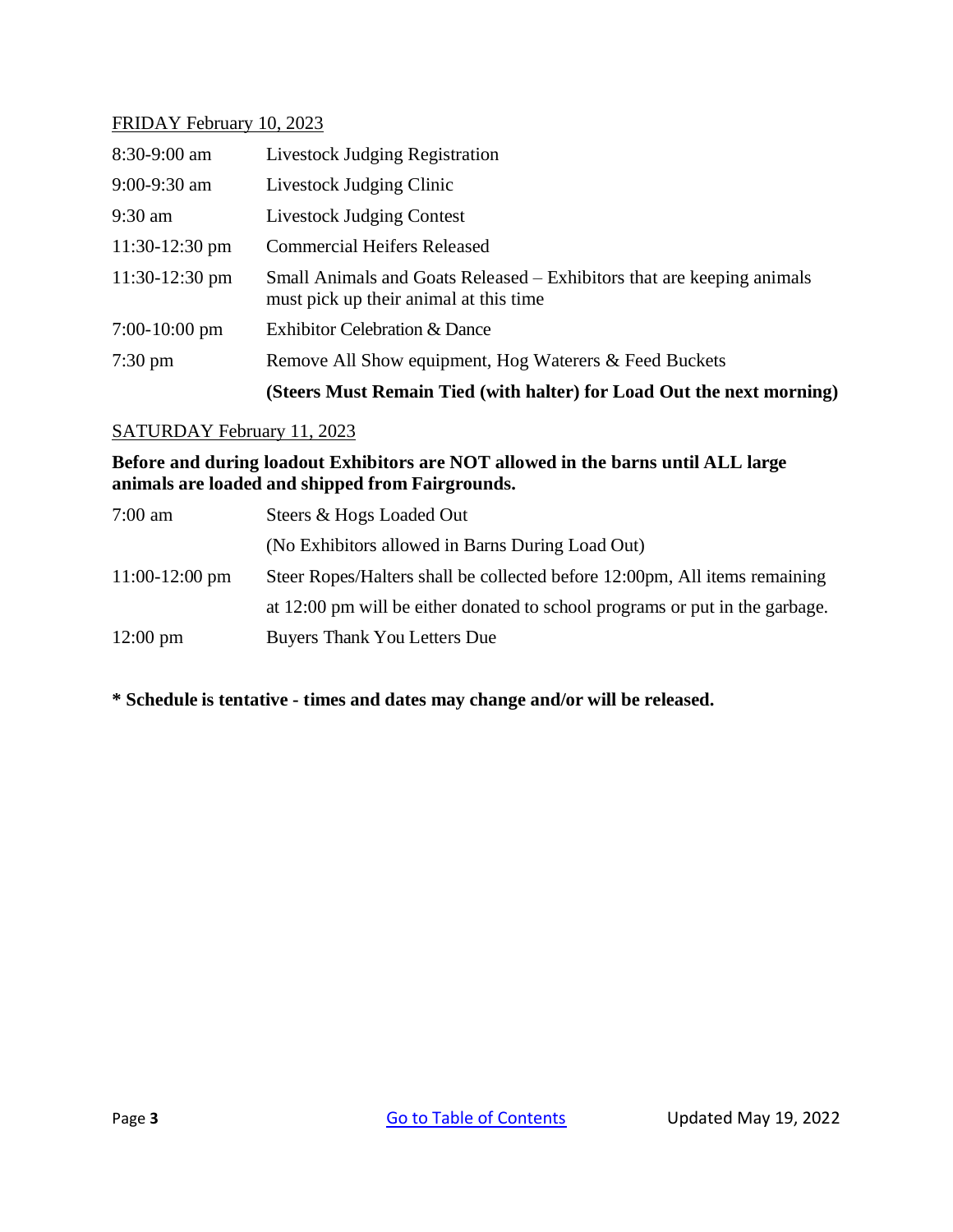# GENERAL RULES

## <span id="page-6-0"></span>ELIGIBILITY & ENTRY DEADLINES

- 1. The Show is open to exhibitors who live in Highlands County or attend school in Highlands County. Exhibitors must be a member of Highlands County clubs and/or chapters who are registered 4-H and/or FFA members that comply with the respective organization's rules and regulations and are currently enrolled in school (public, private, virtual school, or home school, first through twelfth grades), graduating seniors who graduate in December before the show in the given year are also eligible. A junior exhibitor is between the ages 8-11, intermediate exhibitor is between the ages 12-14, and a senior exhibitor is between the ages 15 and up. All ages are based upon September 1, 2022.
- 2. All middle and high school livestock exhibitors must be a full-time student and have a 2.0 GPA cumulative or current year GPA on coursework taken at current school. All exhibitors must be in good standing according to the Code of Student Conduct as required by The School Board of Highlands County for participation in extracurricular activities. All GPA's will be requested from the School Board of Highlands County in January prior to the fair. Virtual/Homeschool students must submit documentation of their GPA by January 13, 2023 to highlandsjuniorlivestock@gmail.com. GPA's will be figured from this point on.

Seniors in High School that have completed requirements for graduation prior to the Fair may participate in the Junior Livestock Show, providing they were enrolled in High School in Highlands County at the beginning of the current school year and they meet all other requirements of this rule book including organizational membership requirements and GPA requirements for extra-curricular activities participation.

- 3. The Junior Livestock Rules Committee reserves the right to alter or modify procedures, classes, schedules, or rules in this book for safety, show facility restrictions or other circumstances that may arise during the entire course of the Highlands County Fair Junior Livestock Show period from the beginning through final release of animals at the Fair.
- 4. **PROTESTS.** Protests of any ruling or incident arising in connection with the Junior Livestock Show will be considered **only** if submitted in writing within 6 hours of the occurrence. **Protests of any judge's decision will not be considered.** Protests **must** be submitted in writing to the Junior Livestock Rules Committee accompanied by a \$100.00 money order made payable to the Highlands County Fair Association. Within 24 hours of filing the protest, the Junior Livestock Rules Committee will assemble a quorum to rule on the matter. Protestor will be afforded the opportunity to address the committee for a brief statement, no longer than 5 minutes, on the protest if they desire before a ruling is made. Upon rendering their ruling, all parties involved or affected will be notified of the outcome by the Junior Livestock Chair or their designated representative. Once a ruling is made, the matter will be considered closed; no further action will be considered by the Junior Livestock Rules Committee. If the ruling goes in favor of the protestor, the \$100.00 will be returned; otherwise, the protestor forfeits same.
- 5. Each exhibitor, club, or chapter may enter only one exhibit in each large animal division; Swine, Steer, Heifer, or Goat, for exhibition at the Junior Livestock Show. Exhibitors

Page 4 **[Go to Table of Contents](#page-2-0)** Updated May 19, 2022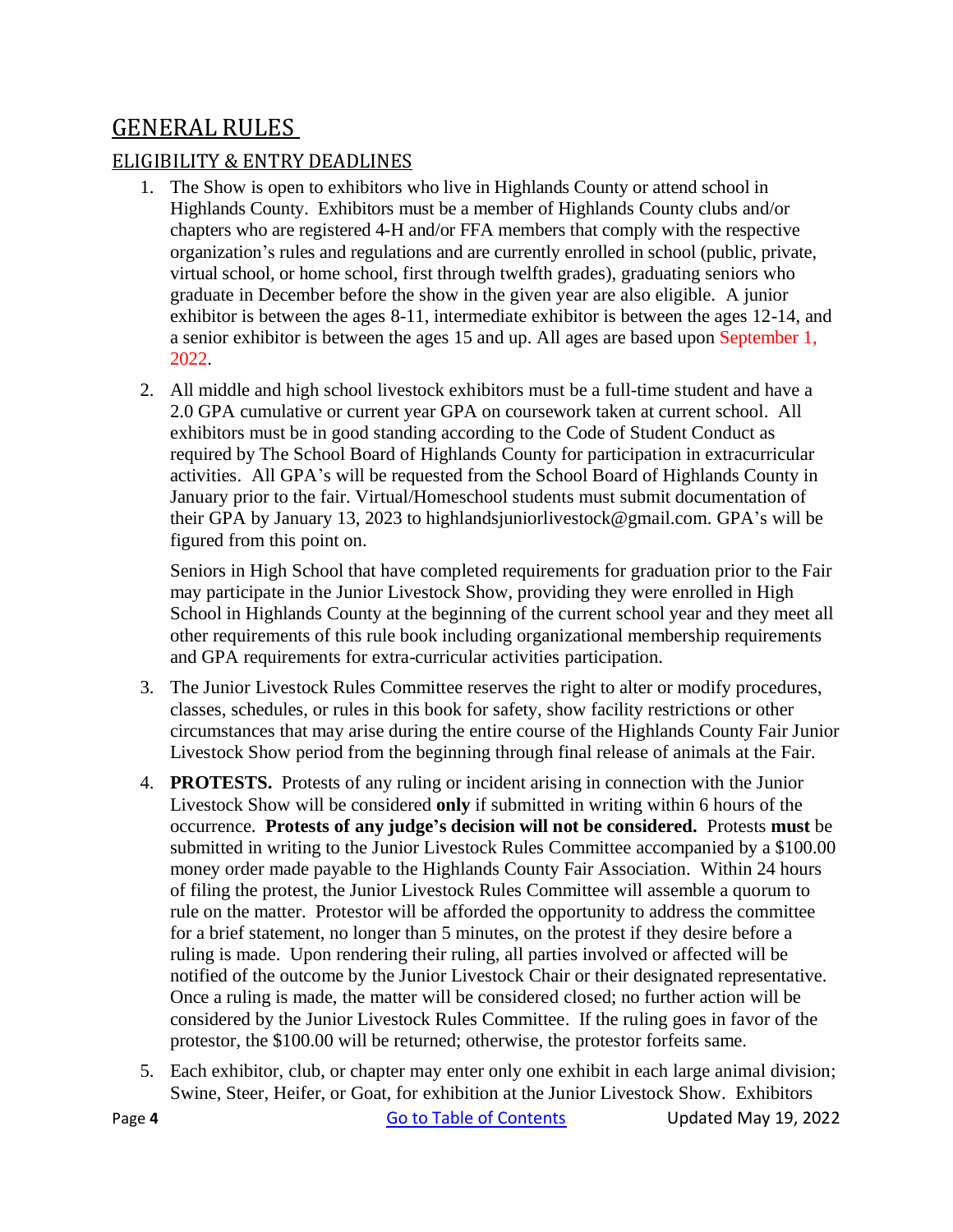may enter more than one large animal division; however, they may only sell one animal. Therefore, they may not enter both a Steer and a Swine for exhibition as each of those categories must be sold in the auction. In order to show Commercial Heifers or Goats that will not be presented at auction there will be no sale fee of **\$100.00 and \$75.00,** respectively, which must be paid at the time the record book is submitted or you will not be allowed to show.

- 6. An entry form will not be accepted from an exhibitor that did not **pay all bills** related to their previous year's project within 45 days from the date the Sale and Premium checks were mailed. All checks issued by the Highlands County Fair Board will be void after 60 days from the date on the check.
- 7. A chapter or club animal must have a designated exhibitor by January 11th at 3pm and no changes in exhibitor may be made, except as allowed by the Substitute Exhibitor rule, below. Exhibitor must meet all 4-H and FFA requirements.
- 8. All animals will be tagged and/or photographed for identification at initial mandatory weigh-in and animal identification as set forth in the calendar of events.
- 9. Any large animal at final weigh-in without Highlands County Junior Livestock Committee Applied identification tag will not be admitted into the Fair. Exhibitor must contact the Junior Livestock to report your animals that have lost their ear tag and schedule retagging by emailing [highlandsjuniorlivestock@gmail.com.](mailto:highlandsjuniorlivestock@gmail.com)
- 10. **ALL** entry forms must be completed to include **ALL** information on exhibitor and division including small animals. Entry forms must be completed and turned (paper copy or [ONLINE\)](https://www.hcfair.net/jrl/) in by entry date as set in calendar of events for exhibitor's respective show division. A sales receipt showing place of purchase with signature and phone number of owner or manager of place of purchase must be turned in/uploaded with entry form. Small animals are not exempt from turning in a signed sales receipt.
- 11. **LATE ENTRIES WILL BE ACCEPTED WITH A LATE FEE OF \$100 WITHIN 48 HOURS OF ENTRY DEADLINE AS SET IN CALENDAR OF EVENTS. ANY ENTRY MAY BE DISQUALIFIED AT ANY TIME** if the exhibitor or entry does not meet any or all rules pertaining to them as set down in the Rules and Regulations of the Highlands County Junior Livestock Show. **NO EXCEPTIONS, BEYOND ALOTTED LATE ENTRY DEADLINES, WILL BE MADE FOR ANY REASON CONCERNING ENTRY DEADLINES.**
- 12. If it is determined that an animal will not meet eligibility requirements due to illness or injury, **as attested to by a veterinarian**, or due to natural death, a substitute animal that meets all requirements of the entered division defined within, and approved by the Junior Livestock Rules Committee will be allowed so long as the written request for substitution is received by the Junior Livestock Rules Committee by the following dates (~45 days from the entry date for the entered division):
	- a. Steers & Heifers- 9/30/2022
	- b. Swine & Goats- 12/1/2022
	- c. Small Animals- 12/24/2022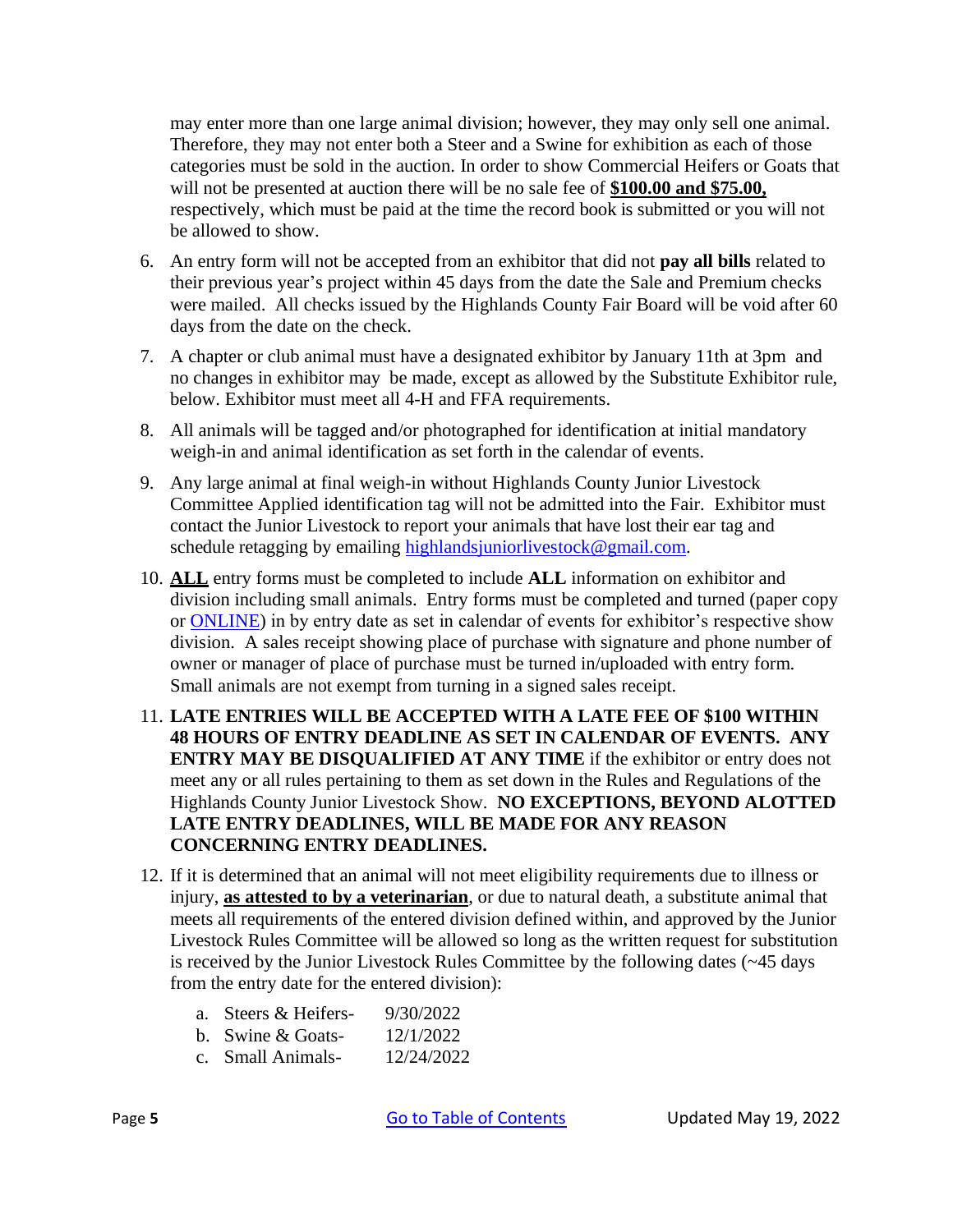The substituted animal must be purchased within **10 days** of Junior Livestock Rules Committee Approval and will not be eligible for weight gain competition.

13. The Highlands County Fair Assoc. or Jr. Livestock Committee will not be held responsible for animals that do not gain entry to the Fair for any reason, including but not limited to the Fair being canceled for reasons out of the control of the Fair Association or Jr. Livestock Committee. The Exhibitor is responsible for the sale or slaughter of their animal if it does not make it into the Fair. If the animal enters the fair the Exhibitor is responsible for the care of their animal until the animal is loaded for transport from the fairgrounds at the end of the fair week.

### <span id="page-8-0"></span>SHOW ORIENTATION & ADMISSION TO SHOW

- 14. All animals meeting fair entry requirements will be admitted to the Fairgrounds on the dates set in the **Calendar of Events by Exhibitor Only. If conflicts arise, exceptions may be granted, but must be cleared with the Junior Livestock Rules Committee 24 hours PRIOR to the check-in.** Animals will be admitted only at these times. The Livestock Committee at the designated areas will weigh-in, check identification, and determine that specific and general requirements for show divisions as listed in later sections of this book are met by each animal and exhibitor. Florida Department of Agriculture and Consumer Services reserves the right to decline entry of any animal to the Fairgrounds, due to health or illness concerns.
- 15. This rule is to notify the exhibitor(s) it is their responsibility to comply with state and federal Animal Identification Rules, which will be enforced by state and/or federal animal health inspectors at the entrance to the fair (Final Weigh In). All Beef Animals (Steers and Heifers) 18 months of age and older at time of final weigh in are required to have a unique animal identification (Premise ID Tag) that complies with Florida Administrative Code 5C-31 [\(F.A.FC 5C-31\),](https://www.flrules.org/gateway/readFile.asp?sid=0&tid=0&cno=5C-31&caid=872241&type=4&file=5C-31.doc) answers to Frequently Asked Questions are available at [Beef FAQ.](https://www.freshfromflorida.com/Business-Services/Animals/Cattle-Bovine/Florida-Cattle-Identification/Premises-Registration-FAQ) All Swine, regardless of age, are required to have a unique animal identification (Premise ID) that complies with Title 9 Code of Federal Regulation 71-19 [\(CFR 71-19\),](https://www.gpo.gov/fdsys/pkg/CFR-2011-title9-vol1/pdf/CFR-2011-title9-vol1-sec71-19.pdf) answers to Frequently Asked Questions are available at [Swine FAQ.](https://www.freshfromflorida.com/Business-Services/Animals/Pigs-Swine/Official-Identification-for-Swine-at-Fairs-FAQ) Compliance advice is as follows:
	- a. If the animal has a Premise ID Tag that is compliant with the State and/or Federal Rules noted above, it is unlawful to remove the tag and as long as the Premise ID remains in place there is no additional tag/identification required by the exhibitor.
	- b. If the animal does not have a Premise ID:
		- i. Confirm with the breeder/supplier of your animal if a Premise ID Tag is available to tag the animal.
		- ii. If the breeder/supplier does not provide a Premise ID Tag, To obtain a Premise ID number, contact the office of the State Veterinarian at (850) 410-0900 or complete the Application for Premises [Registration](https://forms.freshfromflorida.com/09215.pdf)  $[**A**]$ and submit the document to [CattleForms@FDACS.gov](mailto:CattleForms@FDACS.gov) .
		- iii. With the Premise ID established, contact a local animal health supplier and order tags, alternatively NUES Tags are available for free from the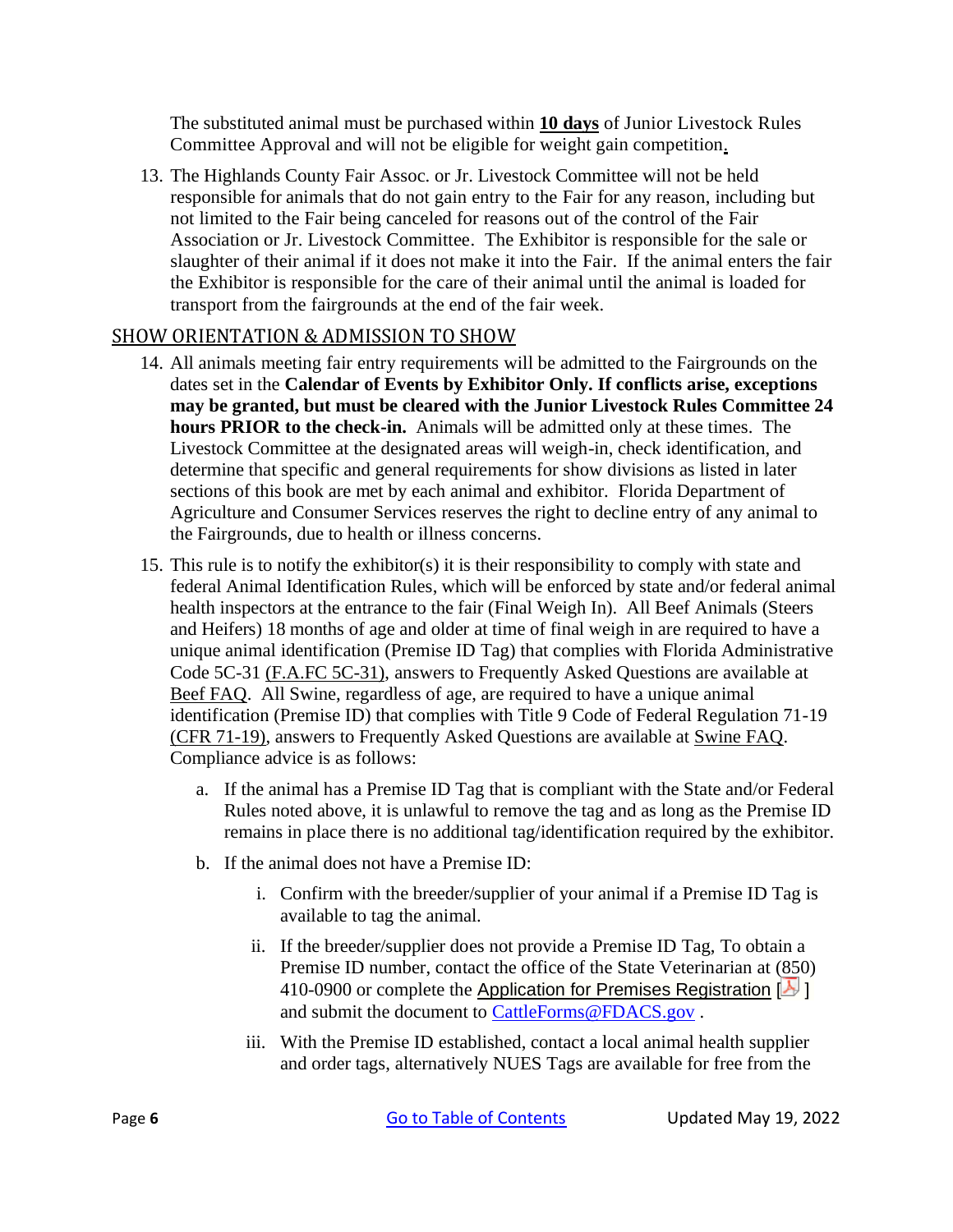FDACS District Office, examples of the compliant tags are available at [http://www.aphis.usda.gov/traceability/downloads/ADT\\_device\\_ain.pdf](http://www.aphis.usda.gov/traceability/downloads/ADT_device_ain.pdf)

FDACS District 6 Office (863) 462-5171 123 NW 36th Street, Suite 123 Okeechobee, FL 34972

- 16. Any animal that becomes uncontrollable by exhibitor or unruly after entering the fairgrounds and any time during fair week, will be dismissed from show, moved to a holding area and must leave the grounds as determined by a quorum of the Junior Livestock Rules Committee.
- 17. **Animals will be allowed to weigh only one time at the Fair Weigh-in.** If an animal does not meet the weight requirements of the show the exhibitor may request the scales be zeroed and the animal be **re-weighed immediately.** The request must be made before the animal leaves the scales and **the animal cannot be removed from the scale area before being re-weighed.**

### <span id="page-9-0"></span>HEALTH REQUIREMENTS & RECOMMENDATIONS

- 18. Trucks or trailers hauling livestock must be **clean and disinfected** prior to hauling to Fairgrounds.
- 19. All large animal livestock for exhibition at the Highlands County Fair must be accompanied by a valid official certificate of veterinary inspection (OCVI) to presentation (OCVI) issued by an accredited veterinarian. All certificates of veterinary inspection for cattle, goats, and swine must show detailed record of tests for each animal, tattoo or ear tag number, brand letters or numbers, and if from a tuberculosis certified herd, give accredited or certified herd number **prior to Date of Final Weigh-In.**

### 20. **All market steers and swine will be sold for slaughter.**

- 21. The Junior Livestock Committee **recommends** that **all** beef animals including steers be given preventative vaccinations for blackleg, malignant edema, and pneumonia type diseases (IBR, BVD, PI3, Hemorrhagic Septicemia), as well as treated for internal and external parasites.
- 22. No shots or vaccinations will be administered to any animals 45 days prior to final weigh in unless administered by veterinarian as prescribed by legal label. Absolutely no shots or injections will be allowed after final weigh in onto Fairgrounds. Additionally, each exhibitor and their parents or guardian will be required to sign a statement guaranteeing that their animal is drug free.
- 23. Any animal that becomes ill or contracts what may be a contagious illness or disease after entering the Fairgrounds will be moved to a holding area and be disqualified from the show upon examination and advice of a veterinarian.
- 24. **All** poultry and rabbit entries must be clean and free of insects and infectious diseases prior to admission to the Fairgrounds.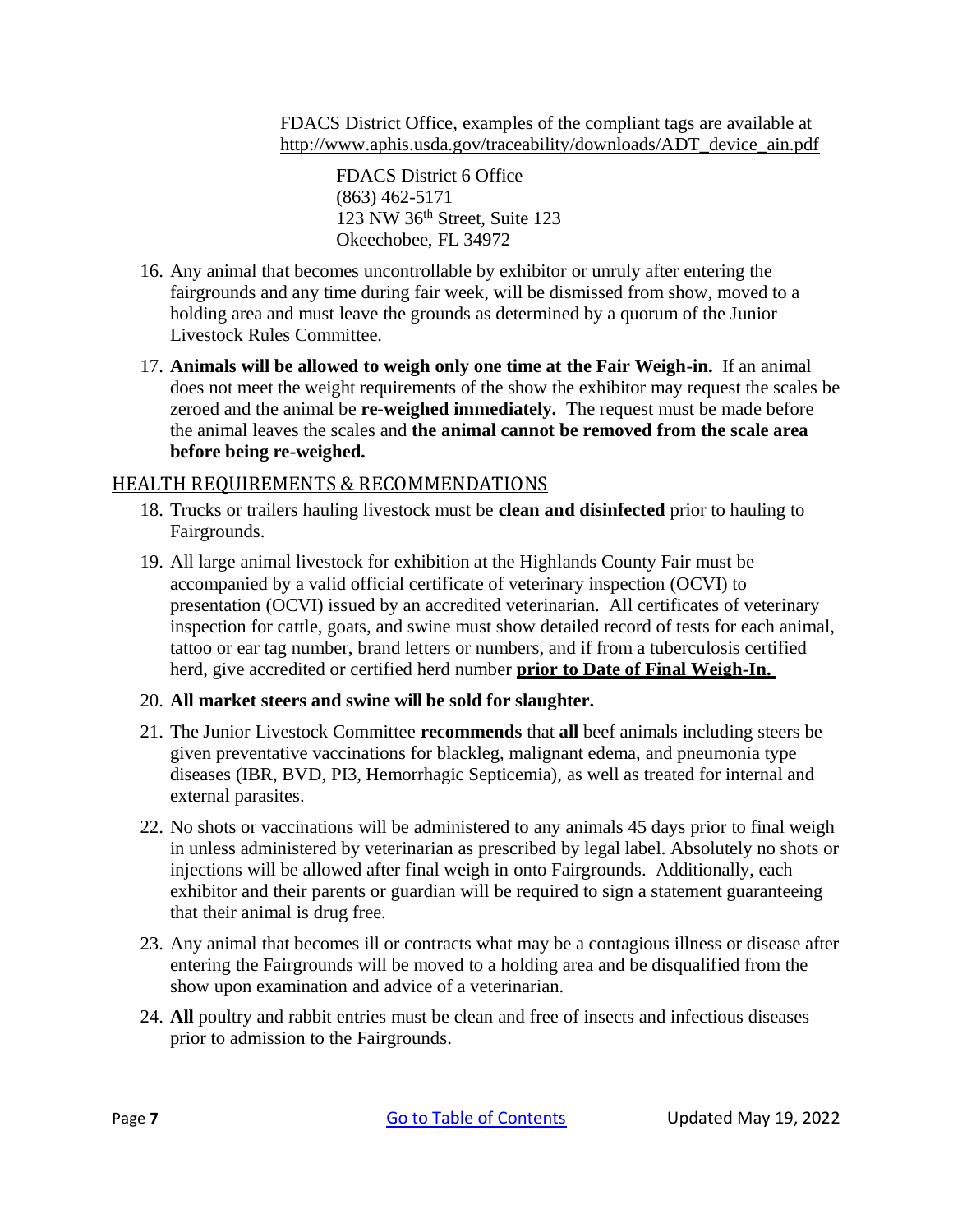25. **All** poultry must meet all state regulations relative to poultry as required by the Florida Department of Agriculture and Florida Department of Agriculture and Consumer Services reserves the right to decline entry of any animal to the Fairgrounds.

### <span id="page-10-0"></span>BARN & CONDUCT RULES

- **26. All exhibitors, leaders, and parents are expected to conduct themselves in a courteous, orderly, professional, positive, and sportsmanship like manner at all times, or they will be dismissed from the Fair and will be banned from participating in future Fairs.**
- 27. Any exhibitor at the barn during school hours other than days they are preparing for a show they are entered in will be disqualified unless accompanied by a Parent or Teacher.
- 28. Exhibitors assume all liability in cases of death or injury to their animals. Every effort will be made to prevent accidents, however, neither the Highlands County Fair Association or the Junior Livestock Show Committee, its members, nor the sponsorship of the Fair will be responsible.
- 29. Exhibitors will be responsible for providing for the care and feeding of their animals daily. This includes feed, water, and **clean quarters** for their animals. **If the Committee determines any animal requires care due to negligence of an exhibitor, the exhibitor shall forfeit their premium money, will not be allowed to show the following year (if the exhibitor is a senior in high school, they will be disqualified from the HCJL Scholarship Program) and will be fined \$100.00. Exhibitors' not following the rules outlined herein may result in a \$100.00 fine and suspension from showing the following year.**
- 30. **Hog Exhibitors must supply their own waterer. Exhibitor will also need to provide means (hose clamps, etc.) for securing the waterer to the pens.**
- 31. Sand will be provided for steers and heifers only. Swine exhibitors MUST PROVIDE shavings for their stalls. NO SHAVINGS may be stored in the barn, all shavings must be brought to barn at the time bedding is changed for pigs.
- 32. All hogs will be housed on shavings which will be provided by the exhibitor. **Animals should be conditioned to this environment prior to the Fair.** No additional shavings may be stored in the barn.
- 33. Exhibitors should care for and fit animals while at the Fair with **minimal assistance** from parents and leaders. Parents and Leaders may assist when safety and education are involved, but exhibitor **must** be present when parents and leaders are performing any grooming or related duties or exhibitor shall forfeit their premium money.
- 34. Animals will be on display for the duration of the Fair, animals will be released only at the times designated in the Calendar of Events for each species.
- 35. **Parents of exhibitors will be given 2 gate passes per family not per exhibitor. You may purchase up to 2 more gate passes for the entire week. Passes will be available for purchase up until date specified in Calendar of Events (Page 1) from the Highlands County Fair Office.**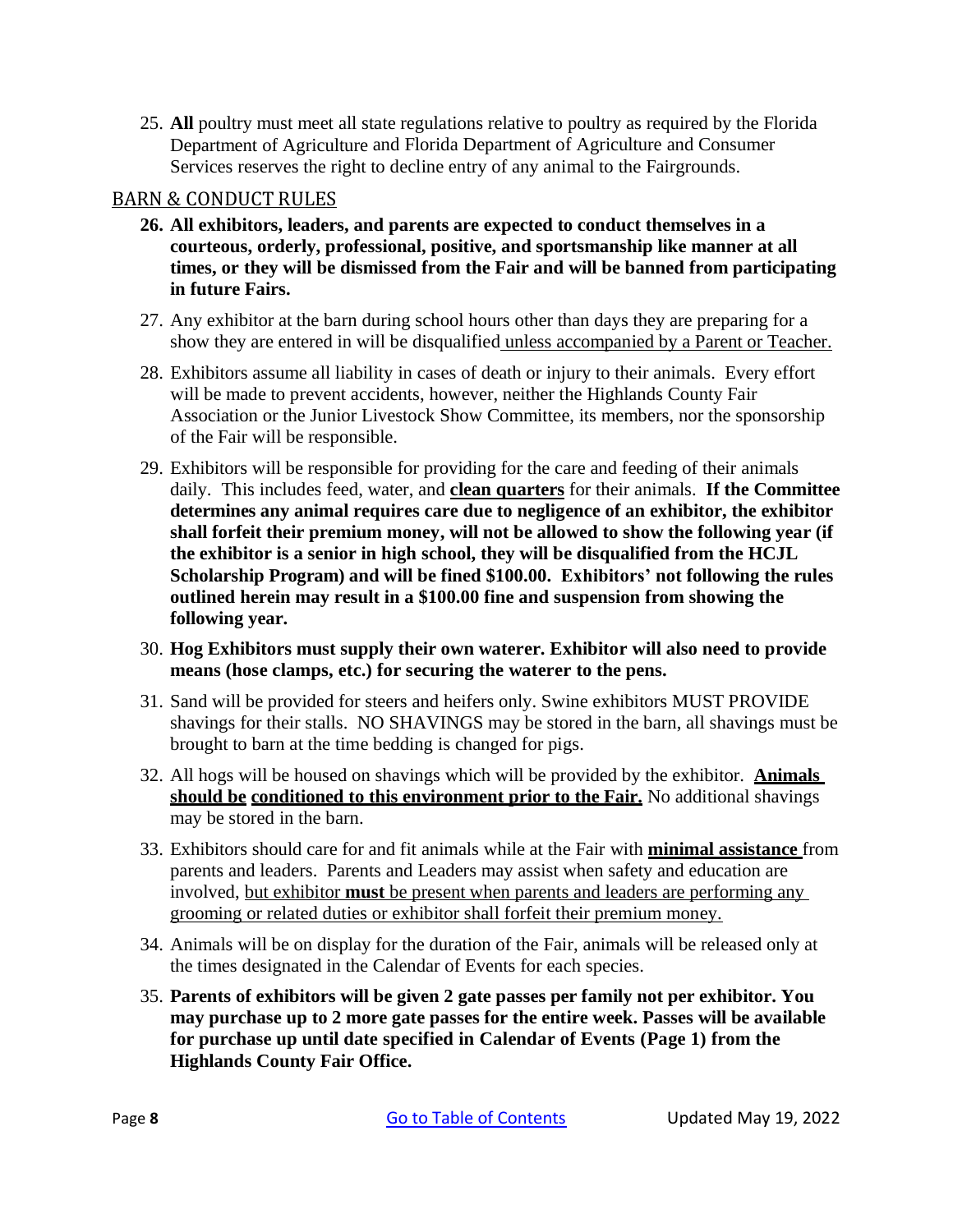- 36. **All Beef animals shall remain tied at all times (Steers left without halters the morning of Load Out will result in a Fine of \$100.00).**
- 37. **Swine show boxes and supplies must be stored in designated areas. Any show boxes or supplies stored in aisles or outside of designated areas will be removed from the barn by the Committee.**

### <span id="page-11-0"></span>SHOW RULES

- 38. The Livestock Show Divisions Are**:**
	- a. **Market Steer**
	- b. **Commercial Heifers**
	- c. **Market Swine**
	- d. **Meat Goat**
	- e. **Poultry**
	- f. **Rabbits**
- **39. Entry by exhibitor expressly implies their willingness to accept the decision of all judges. All Judges decisions are final.**
- 40. **THE DECISION OF ALL JUDGES WILL BE FINAL,** and awards will be given based on judges decision on an individual exhibits merit.
- 41. All Exhibitors are **required** to wear appropriate show attire, which shall be clean and neat. All exhibitors shall be dressed in white, green, dark blue, or dark black jeans or slacks with a solid white collared long-sleeved shirt, which must be tucked in. 4-H or FFA accessories are strongly recommended. No caps or hats will be allowed. Closed toed shoes/boots are required for sifting, show, and sale. **If exhibitor does not meet proper attire requirements he or she will not be allowed to show or sale.**
- 42. Substitute Exhibitor If injury, illness, or other emergency prevents an exhibitor from showing their animal, an alternate individual may show for the entrant, provided they meet the qualifications of rules 1-2 and the matter is brought to the attention of the Jr. Livestock Rules Committee in writing prior to the beginning of the particular class showing. The alternate exhibitor must not be showing an animal in the same division as the animal they are exhibiting as a substitute.

## <span id="page-11-1"></span>SHOWMANSHIP CONTESTS

- 43. There will be a showmanship contest in **all** show categories. Showmanship contests will be divided into **Junior (8-11), Intermediate (12-14) Senior (15 & up)** divisions. ALL large animal showmanship classes will be determined during animal Show. **Show Age is determined as of September 1, 2022**.
- 44. All small animal exhibitors are eligible for showmanship and can participate if they so choose excluding Pee-Wee and Clover Buds. They must indicate at the time they checkin their animal if they wish to participate in showmanship.

### <span id="page-11-2"></span>JUDGING CONTESTS

45. There will be a Junior Livestock Judging Contest during Fair Week. Any registered 4-H or FFA member who meets the grade requirements of the General Rule section, above, may participate in the Junior Livestock Judging Contest.

Page 9 **[Go to Table of Contents](#page-2-0)** Updated May 19, 2022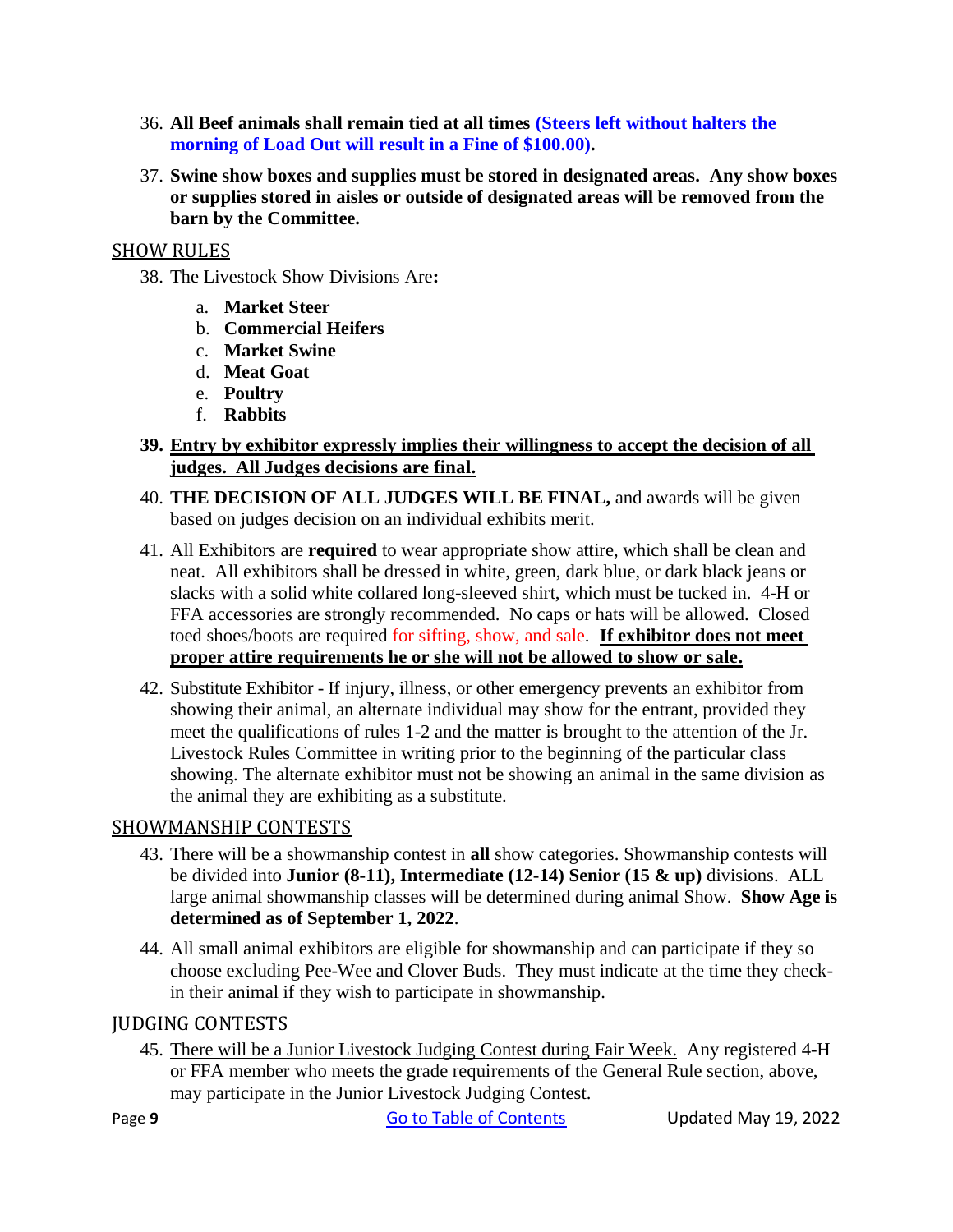#### <span id="page-12-0"></span>RECORD BOOK CONTESTS

- 46. There will be a Record Book contest for all Junior, Intermediate, and Senior exhibitors. The completed Highlands County Fair Record Book will be used. Exhibitor will forfeit premium money and be fined **\$100.00** if an incomplete record book is turned in.
- 47. All Record Books must be turned into the Junior Livestock Committee, **per the calendar of events.**
- 48. **ALL** Exhibitors must submit their Record Book for competition. In the event the exhibitor or animal does not make the fair the exhibitor must turn in a completed Highlands County Fair Record Book for each entry in order to receive a livestock arm band for entry into the Highlands County Fair for the week.
- 49. The Record Book must be stapled. The Record Book **must not be** in a binder, folder, page protector, notebook, or loose, and contain no artwork. The Record Book will not be judged if the previously mentioned is not followed.
- 50. Only Hand-Written Record Books will be eligible for Neatness points when scored.

### <span id="page-12-1"></span>JUNIOR LIVESTOCK SALE

- 51. The Junior Livestock Sale will be held at the Fair on the date set in the **Calendar of Events** and
- 52. Order of Sale will be determined by the Junior Livestock Show Committee. Committee Reserves the Right to execute judgement in determining the sale order. Generally, the Sale Order will be as follows: Grand Champion, Reserve Grand Champion, Grand Champion Showmanship (Senior, Intermediate, Junior), Reserve Grand Champion (Senior, Intermediate, Junior,), Class First Place Winners, Class Second Place Winners, Etc.
- 53. The Highlands County Fair Board will serve as the agent for the exhibitor and buyer in selling the animal. The exhibitor (seller) should allow at least **60 days** for their checks. Checks issued by the Highlands County Fair Board will be void 60 days after issue date. A Livestock fee of 5% of the total sale price for each animal will be charged to cover expenses of the Show and Sale including judges, auctioneer expenses, beef and pork industry charges, awards, etc.
- 54. An exhibitor may sell only one (1) large animal in the Jr. Livestock Auction; steer, swine, heifer, or goat. As per general rules above, exhibitors may not enter both a swine and steer. **All steers and swine shown at the Fair must go through the sale ring and to slaughter. Exhibitors are limited to two (2) large animal entries.**
- 55. All sale animals and exhibitors must meet any and all Rules and Regulations requirements for show and sale that apply to them in this book. Any animal or exhibitor disqualified from show competition or dismissed for any reason prior to sale night, will not be allowed through the sale ring.
- 56. Any exhibitor that "**No Sales**" their Commercial Heifer or Goat will be charged, \$100.00 and \$75.00, respectively. No sale means exhibitor declared at fair final weigh-in that they will not sell the animal.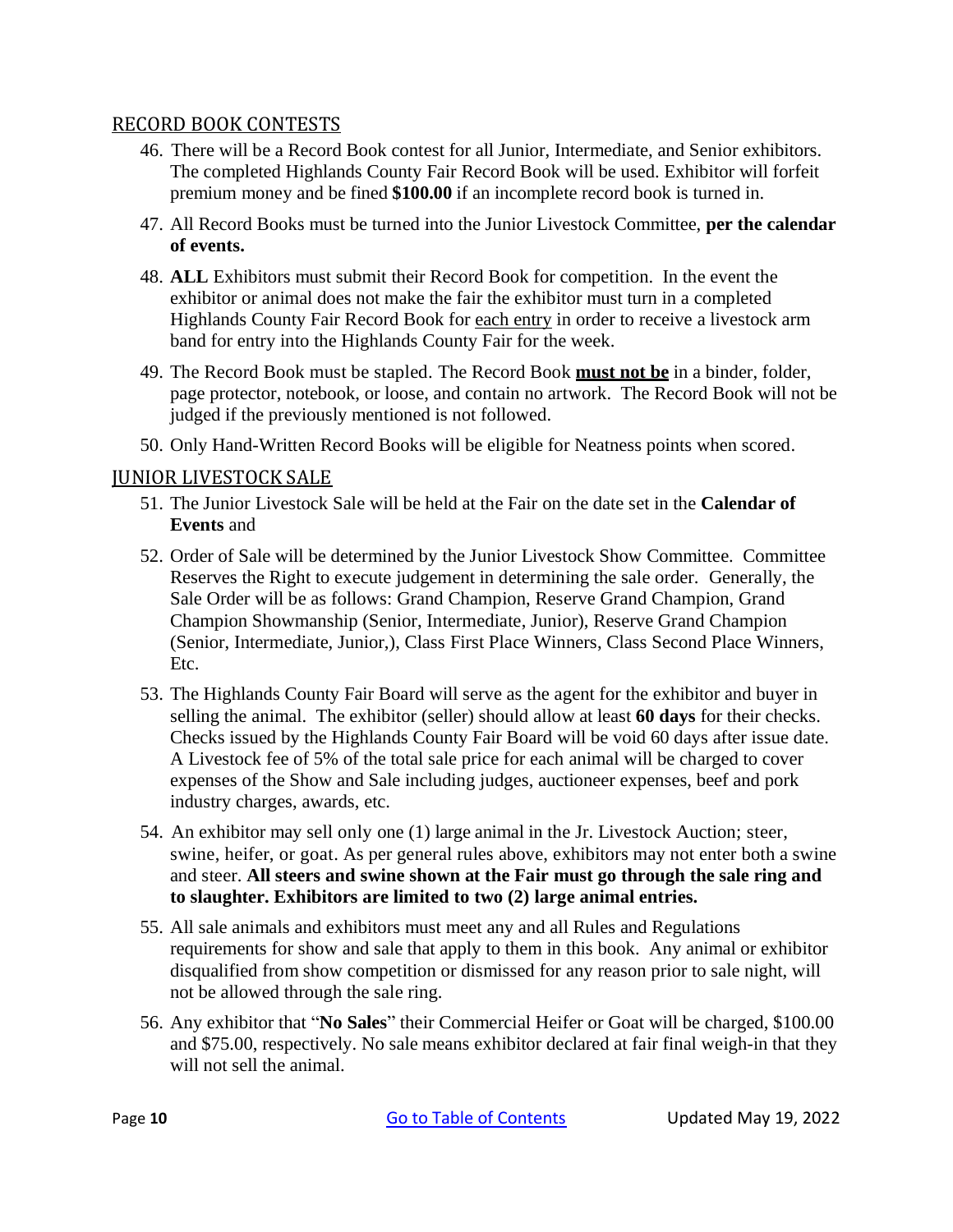- 57. In order to insure continued good relationships with Sale Buyers and their participation in the Junior Livestock Sale, **all exhibitors that sell an animal in the Junior Livestock Sale must have a professional like thank you letter, in an open envelope; addressed to the buyer, stamped for mailing, and OPEN for inspection by a Committee Member.** This letter is to be placed in a designated box located in the Livestock Barn on the date as set in the Calendar of Events. **Any exhibitor not complying will forfeit any and all prize money won. Sale money will be held until the thank you letter to the buyer is provided to the committee in the manner instructed.**
- 58. Payment(s) to exhibitor will be mailed to address provided on the entry form. In the event of an address change after the entry form is submitted an address change can be submitted to the Jr. Livestock Committee via email [highlandsjuniorlivestock@gmail.com.](mailto:highlandsjuniorlivestock@gmail.com) Failure to update the mailing address prior to payments being mailed may delay the receipt of the payment.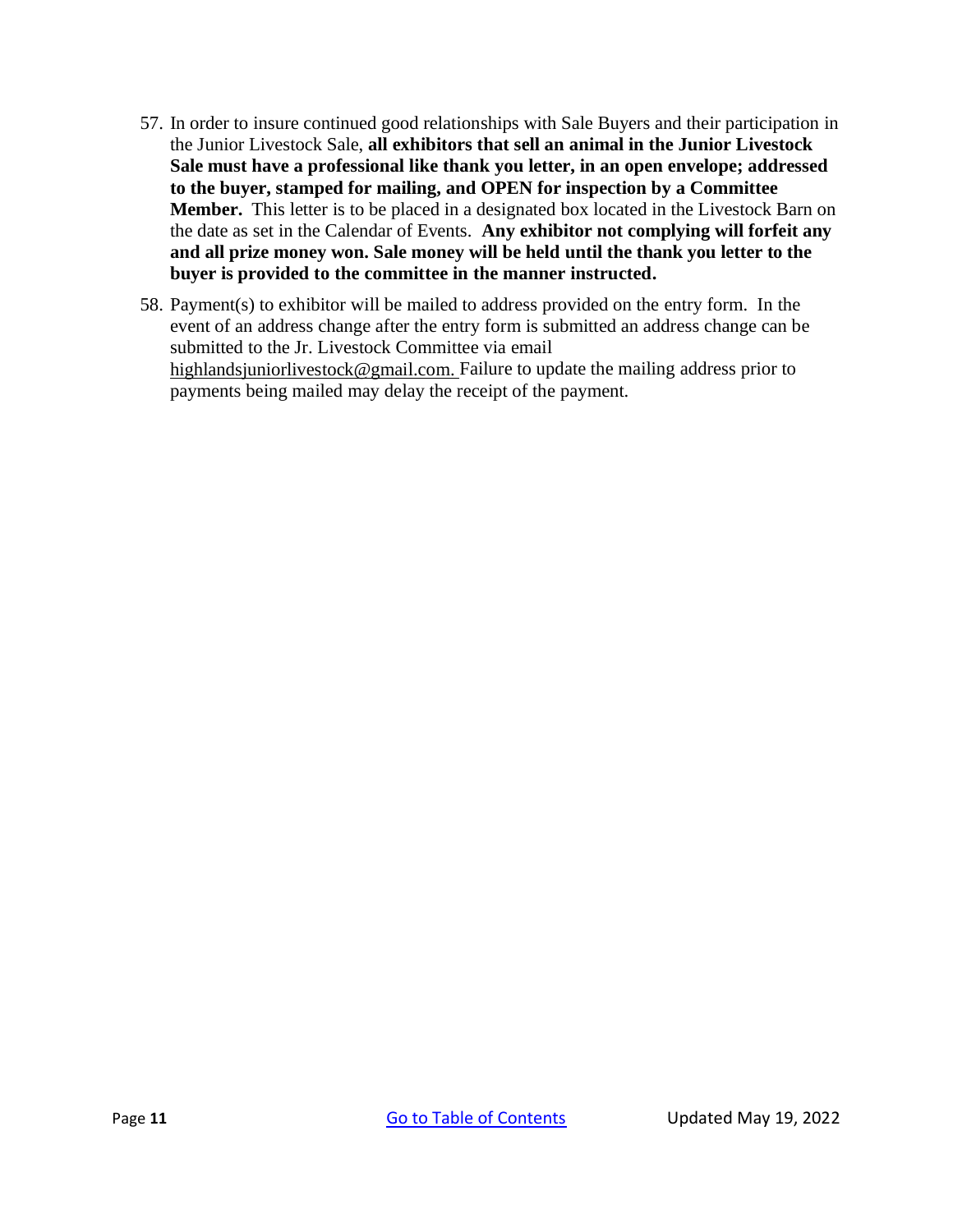# <span id="page-14-0"></span>MARKET STEER RULES AND REGULATIONS **ALL MARKET STEERS MUST GO TO SLAUGHTER!**

- 1. **Steers must be owned by exhibitor and be under exhibitor' s management prior to the initial weigh-in.** It is recommended that steers be on feed for 30 days prior to the initial Weigh-In, and weigh at least 700 pounds at the time of initial weigh-in.
- 2. All steers must be dehorned and healed in order to show or exhibit. Any horn re-growth will be evaluated by the Junior Livestock Committee. All steers must not exceed 24 months of age at Fair time. All steers may be mouthed by a qualified veterinarian. No bulls or stags will be permitted.
- 3. All steers must be born and raised in Highlands, Glades, Okeechobee, Osceola, Polk, Hardee, Desoto, or Charlotte Counties.
- 4. All Steers must arrive at the Fair clipped to a maximum of a quarter inch hair over the body only leaving the switch. Clipping of steers must be done before arrival at the fair. Clipping must be of the head-top knot-poll, tail head, body underline, and legs above the knee and hock. Steers will be checked at final weigh-in and will not be allowed to show with more than a quarter inch of hair. If steer needs to be re-clipped it must be taken to the end of the weigh in line and must be back in line by 7:30 am. If steer is not back in line by 7:30 am or fails recheck of close clipping by 7:30 am, steer will be disqualified. **Altering the coat after check in will result in automatic disqualification.**
- 5. All steer entries are automatically entered in the weight-gain contest from the initial weigh-in. Steers will be initially weighed in by the Highlands County Junior Livestock Committee at the location and date set in the **Calendar of Events.** All steers will be weighed-in to the Fair on the date set in the **Calendar of Events** to determine show and sale weight.
- 6. Steers must be halter broken, controlled by exhibitor, properly trained and should be in show condition at admission time. They must weigh a minimum of **1,000 pounds and with no maximum weight,** at weigh-in time of Fair week. The Junior Livestock Committee recommends that all steers have gained a minimum of 2.00 pounds per day since initial weigh-in.
- 7. Steers will be assigned to show classes by weight upon arrival at the Fair. No separation will be made by breed.
- 8. **Overall and Reserve Overall Champion Steer Exhibitor.** The overall and reserve overall champion steer exhibitors will be determined by accumulation of points by all exhibitors through their participation in various aspects of the Junior Livestock Show and steer competition. The total number of points possible will be 100 and will be accumulated on a percentage basis in the following manner:
	- a. Weight Gain Contest 5% b. Show Placing 25%
- d. Judging Contest 20% e. Record Book 15%
- c. Showmanship Placing 35%

## **Market Steer Show Awards**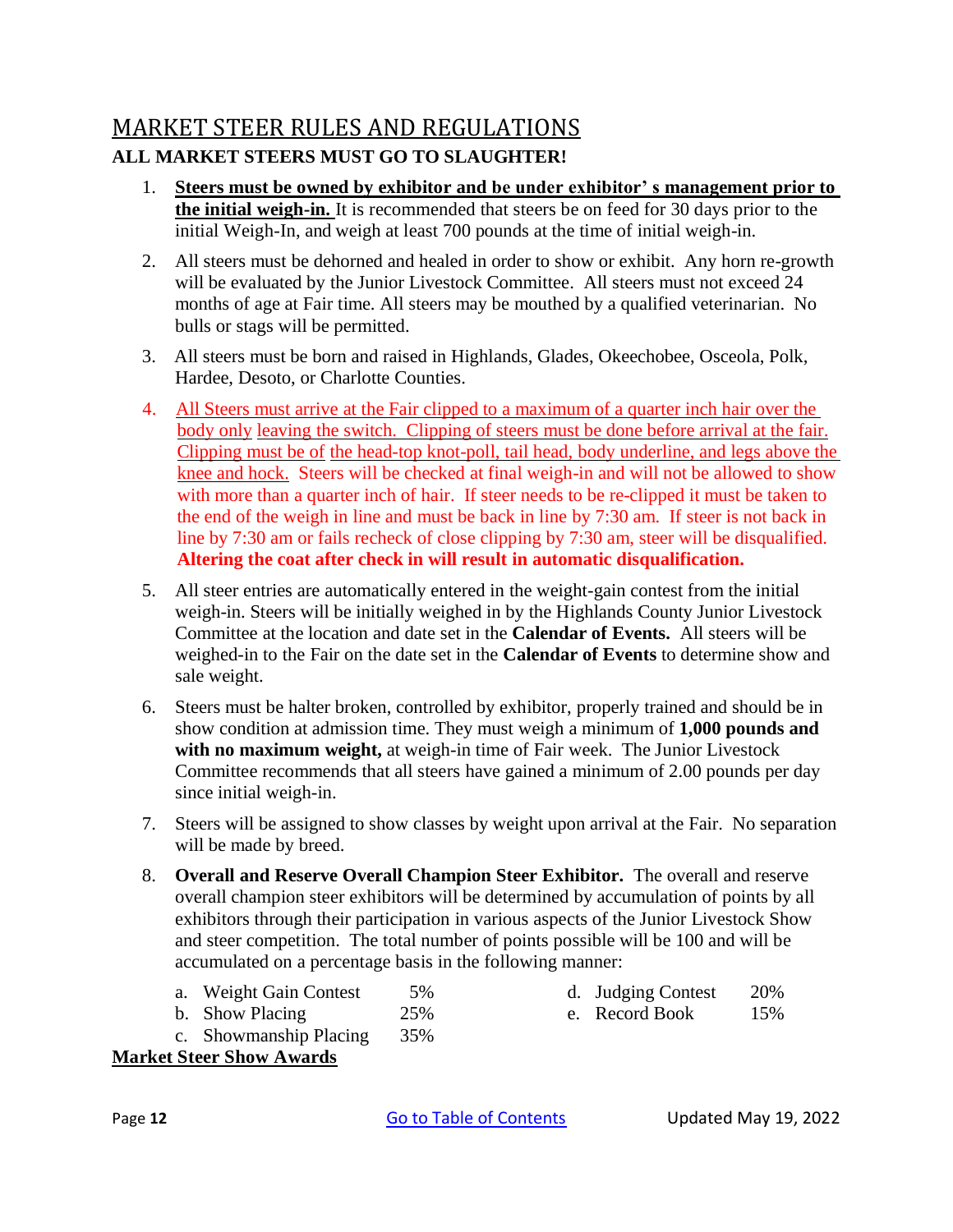Exhibitors will be eligible for the following premiums per Market Steer class. All judge's decisions are final. Premiums will be awarded on the judge's decision.

| $\Gamma$<br>Class<br>lacıng | First        | ''Ill          | Third |
|-----------------------------|--------------|----------------|-------|
| Prf<br>um                   | .UU<br>∴ت∆دا | 00<br>٠Œ<br>ħ. | .00   |

|         | <b>Show Placing Grand Champion</b> | <b>Reserve Champion</b> |
|---------|------------------------------------|-------------------------|
| Ribbon  | Purple                             | Lavender                |
| Premium | \$50.00                            | \$35.00                 |
| Award   | <b>Belt Buckle</b>                 | Belt Buckle             |

#### **Junior, Intermediate and Senior Market Steer Showmanship**

Exhibitors will be eligible for the following premiums per Market Steer class. All judge's decisions are final. Premiums will be awarded on the judge's decision

| Placing | <b>Grand Champion</b> | Reserve Champion |
|---------|-----------------------|------------------|
| Ribbon  | Purple                | Lavender         |
| Premium | \$50.00               | \$25.00          |
| Award   | <b>Belt Buckle</b>    | To Be Determined |

#### **Market Steer Record Book**

The following premiums are awarded to the top two exhibitors*.*

| Placing | <b>Grand Champion</b> | <b>Reserve Grand Champion</b> |
|---------|-----------------------|-------------------------------|
| Ribbon  | urple'                | Lavender                      |
| Premium | \$25.00               | \$15.00                       |

#### **Market Steer Weight Gain**

The following premiums are awarded to the top two exhibitors.

| Placing | <b>Weight Gain Champion</b> | Reserve Weight Gain Champion |
|---------|-----------------------------|------------------------------|
| Ribbon  | Purple                      | Lavender                     |
| Premium | 50.00                       | 40.00                        |

#### **Overall Market Steer Champion Exhibitors**

| Placing | <b>Overall Grand Champion</b> | <b>Overall Reserve Grand Champion</b> |
|---------|-------------------------------|---------------------------------------|
| Ribbon  | Purple                        | Lavender                              |
| Premium | \$100.00                      | \$50.00                               |
| Award   | <b>Belt Buckle</b>            | <b>Belt Buckle</b>                    |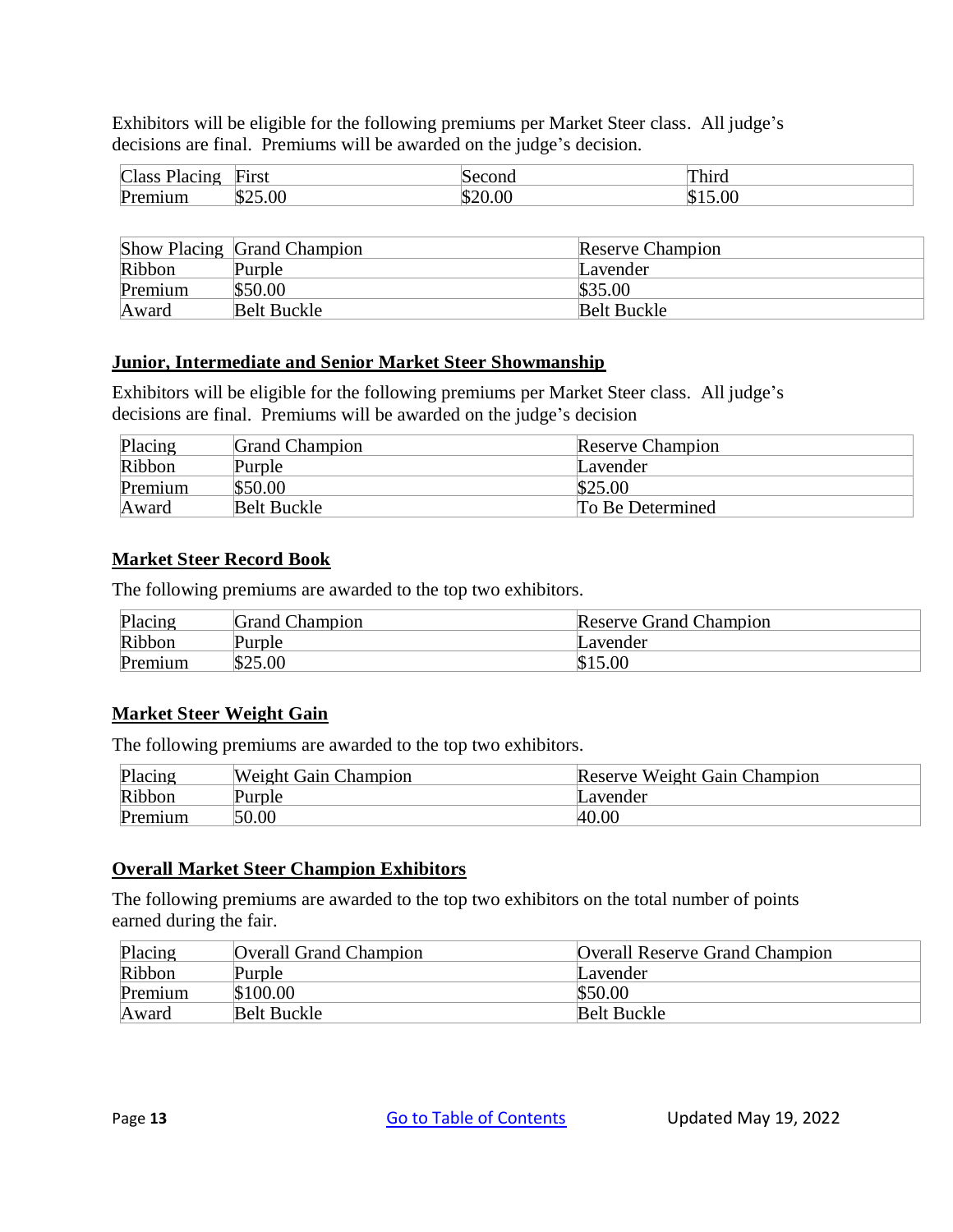# <span id="page-16-0"></span>COMMERCIAL HEIFER RULES AND REGULATIONS

- 1. All Heifers must be born and raised in Highlands, Glades, Okeechobee, Osceola, Polk, Hardee, Desoto, or Charlotte Counties.
- 2. Heifers must be owned and under the exhibitor's management before the initial weighin and identification as set in the Calendar of Events.
- 3. Heifers must be polled or dehorned and healed, halter broken, properly trained, have good beef conformation, of proper size and condition for age and in show condition upon admission to the Fair. Any horn re-growth will be evaluated by the Junior Livestock Committee.
- 4. All heifers will show in their respective weight classes regardless of breed resemblance.
- 5. **All Commercial Heifers must weigh at least 750 pounds at Fair Weigh-In to sell and must be under 24 months of age to show.**
- 6. Commercial Heifers not sold at the Junior Livestock Sale shall pay a \$100.00 no sale fee, paid when record book is turned in.
- 7. Overall and Reserve Overall Champion Commercial Heifer Exhibitor will be determined by the accumulation of points by all exhibitors and their animals through participation in various aspects of the Junior Livestock Show and Commercial Heifer competition. The total number of possible points will be 100 and will be accumulated in the following manner:

| a. Show Placing        | 30% |
|------------------------|-----|
| b. Showmanship Placing | 35% |
| c. Judging Contest     | 20% |
| d. Record Book         | 15% |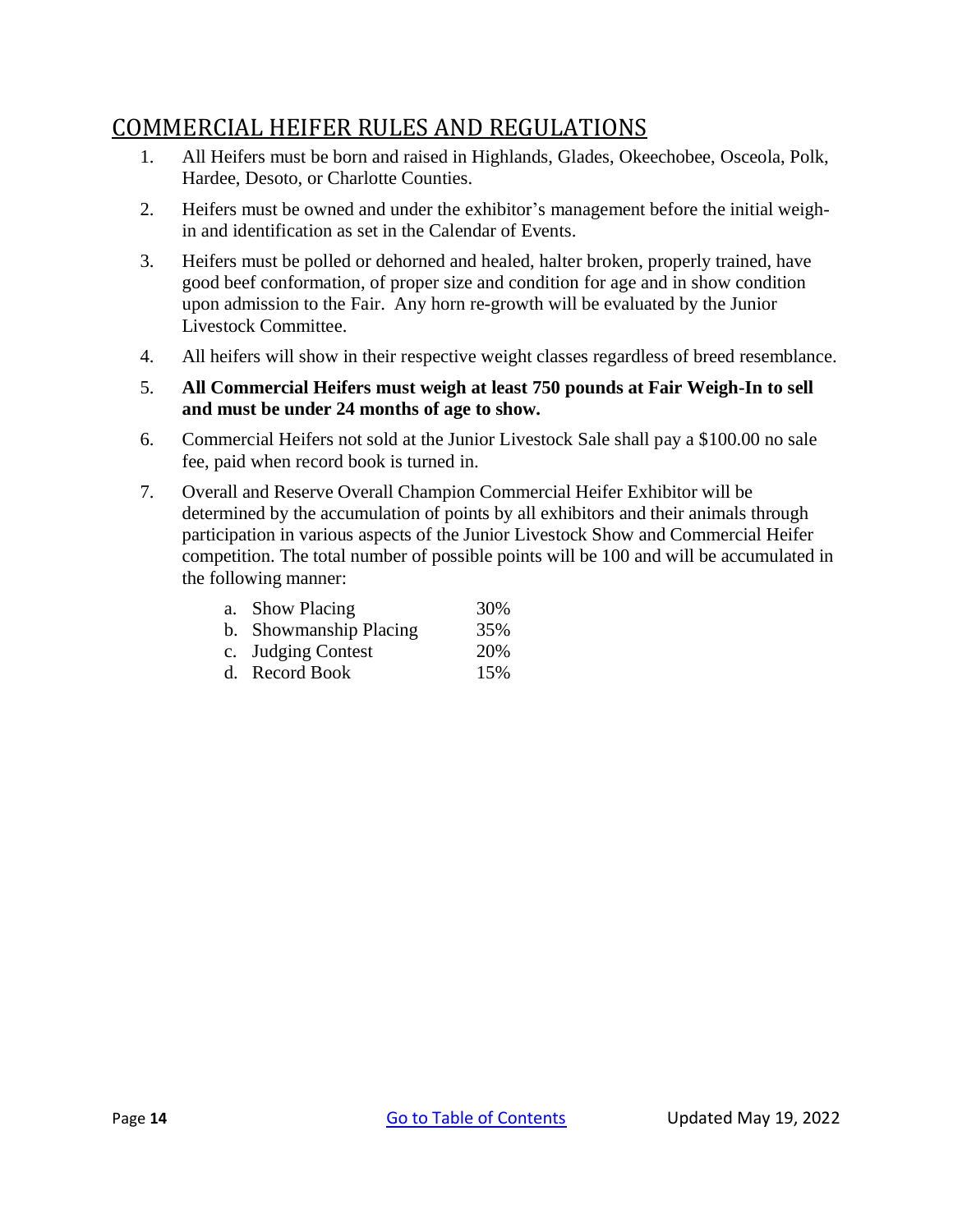#### **Commercial Heifer Show Awards**

Exhibitors will be eligible for the following premiums per Commercial Heifer class. All judge's decisions are final. Premiums will be awarded on the judge's decision and ribbon placing*.*

| <b>Class</b><br>acın 2<br>′iac | First | Second | Third |
|--------------------------------|-------|--------|-------|
| $\mathbf{p_{r}}$               | D.    |        | N     |

|         | <b>Show Placing Grand Champion</b> | <b>Reserve Grand Champion</b> |
|---------|------------------------------------|-------------------------------|
| Ribbon  | Purple                             | Lavender                      |
| Premium | \$50.00                            | \$35.00                       |
| Award   | Belt Buckle                        | <b>Belt Buckle</b>            |

#### **Junior, Intermediate and Senior Commercial Heifer Showmanship**

Exhibitors will be eligible for the following premiums per Commercial Heifer class. All judge's

decisions are final. Premiums will be awarded on the judge's decision.

| Placing | <b>Grand Champion</b> | <b>Reserve Grand Champion</b> |
|---------|-----------------------|-------------------------------|
| Ribbon  | Purple                | Lavender                      |
| Premium | \$50.00               | \$25.00                       |
| Award   | <b>Belt Buckle</b>    | To Be Determined              |

#### **Commercial Heifer Record Book**

The following premiums are awarded to the top two exhibitors*.*

| Placing | <b>Grand Champion</b> | <b>Reserve Grand Champion</b> |
|---------|-----------------------|-------------------------------|
| Ribbon  | Purple                | Lavender                      |
| Premium | \$25.00               | \$15.00                       |

#### **Overall Commercial Heifer Champion Exhibitor**

| Placing | <b>Overall Grand Champion</b> | <b>Overall Reserve Grand Champion</b> |
|---------|-------------------------------|---------------------------------------|
| Ribbon  | Purple                        | Lavender                              |
| Premium | \$100.00                      | \$50.00                               |
| Award   | <b>Belt Buckle</b>            | <b>Belt Buckle</b>                    |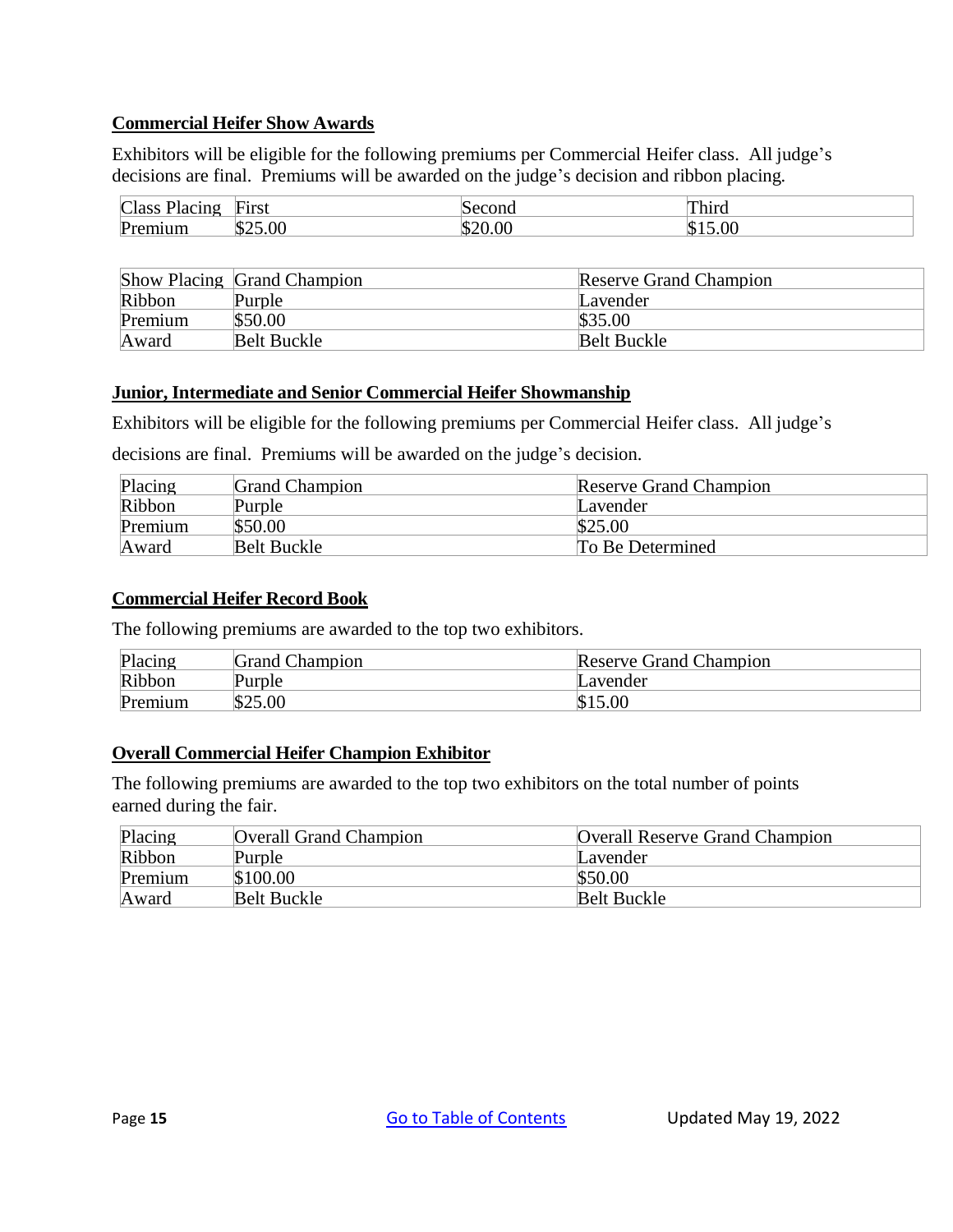# <span id="page-18-0"></span>MARKET SWINE RULES AND REGULATIONS **ALL MARKET SWINE MUST GO TO SLAUGHTER!**

- 1. Market Hogs must be owned by exhibitor and under their management by the Mandatory Entry Identification.
- 2. Market Hogs can be either barrows or gilts but no boars will be allowed.
- 3. **Hog Exhibitors must supply their own waterer. Exhibitor will also need to provide mounting hardware for waterer and/or feeder.**
- 4. Market Hogs will be assigned to Show Classes by weight upon arrival at Fair, per **Calendar of Events**. No separation will be made by breed for competition. ONLY undecorated wooden canes, fiberglass, pvc show sticks and whips/crops will be used while on the Fairgrounds.
- 5. Market Hogs must be of a recognized purebred breed or a crossbred of recognized purebred breeds.
- 6. All swine will be housed on shavings at the Fairgrounds, and animals should be conditioned to this environment prior to the Fair. No automatic feeders will be allowed in the hog pens, during the week of the Fair. Shavings will be provided by the exhibitor. It is recommended that you keep 6-inches of shavings at all times in your stall. NO SHAVINGS may be stored in the barn, all shavings must be brought to barn at the time bedding is changed.
- 7. **Hogs must weigh at least 235 pounds and no more than 310 pounds. Exhibitor will be paid up to 300 pounds.** Hog must be of show quality at time of admission to Fair.
- 8. **Overall and Reserve Overall Champion Swine Exhibitor.** Overall and reserve overall champion swine exhibitors will be determined by the accumulation of points by all exhibitors through their participation in various aspects of the Junior Livestock Show and swine competition. The total number of possible points will be 100 and will be accumulated in the following manner:

|  | a. Show Placing | 30% |
|--|-----------------|-----|
|--|-----------------|-----|

- b. Showmanship Placing 35%
- c. Judging Contest 20%
- d. Record Book 15%
- 9. **Any Clipping of swine must be done prior to arrival at the fair. Clipping of swine is recommended but not required.**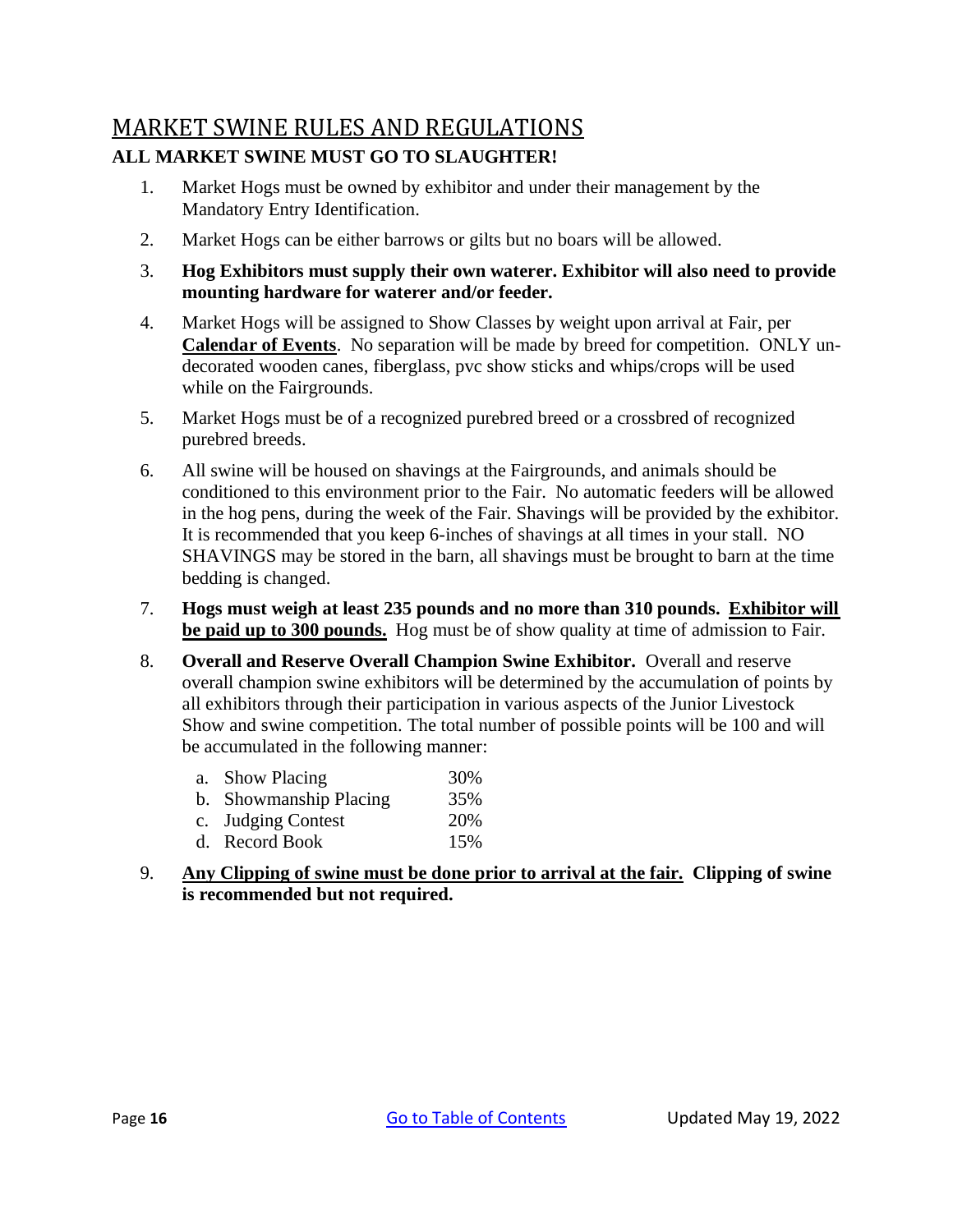#### **Market Swine Show Awards**

Exhibitors will be eligible for the following premiums per Market Swine class. All judge's decisions are final. Premiums will be awarded on the judge's decision.

| $\Gamma$<br>пасс<br>$\sim$ $\sim$<br>ти<br>ш | First |    | `h1r∩<br>$\cdots$ |
|----------------------------------------------|-------|----|-------------------|
| $\mathbf{p_{r}}$                             |       | າເ | K                 |

|         | Show Placing Grand Champion | <b>Reserve Grand Champion</b> |
|---------|-----------------------------|-------------------------------|
| Ribbon  | Purple                      | Lavender                      |
| Premium | \$50.00                     | \$35.00                       |
| Award   | <b>Belt Buckle</b>          | <b>Belt Buckle</b>            |

#### **Junior, Intermediate and Senior Market Swine Showmanship**

Exhibitors will be eligible for the following premiums per Market Swine class. All judge's decisions are final. Premiums will be awarded on the judge's decision.

| Placing | <b>Grand Champion</b> | <b>Reserve Grand Champion</b> |
|---------|-----------------------|-------------------------------|
| Ribbon  | Purple                | Lavender                      |
| Premium | \$50.00               | \$25.00                       |
| Award   | <b>Belt Buckle</b>    | To Be Determined              |

#### **Market Swine Record Book**

The following premiums are awarded to the top two exhibitors*.*

| Placing | <b>Grand Champion</b> | <b>Reserve Grand Champion</b> |
|---------|-----------------------|-------------------------------|
| Ribbon  | urple                 | Lavender                      |
| Premium | \$25.00               | \$15.00                       |

#### **Overall Market Swine Champion Exhibitor**

| Placing | <b>Overall Grand Champion</b> | <b>Overall Reserve Grand Champion</b> |
|---------|-------------------------------|---------------------------------------|
| Ribbon  | Purple                        | Lavender                              |
| Premium | \$50.00                       | \$35.00                               |
| Award   | <b>Belt Buckle</b>            | <b>Belt Buckle</b>                    |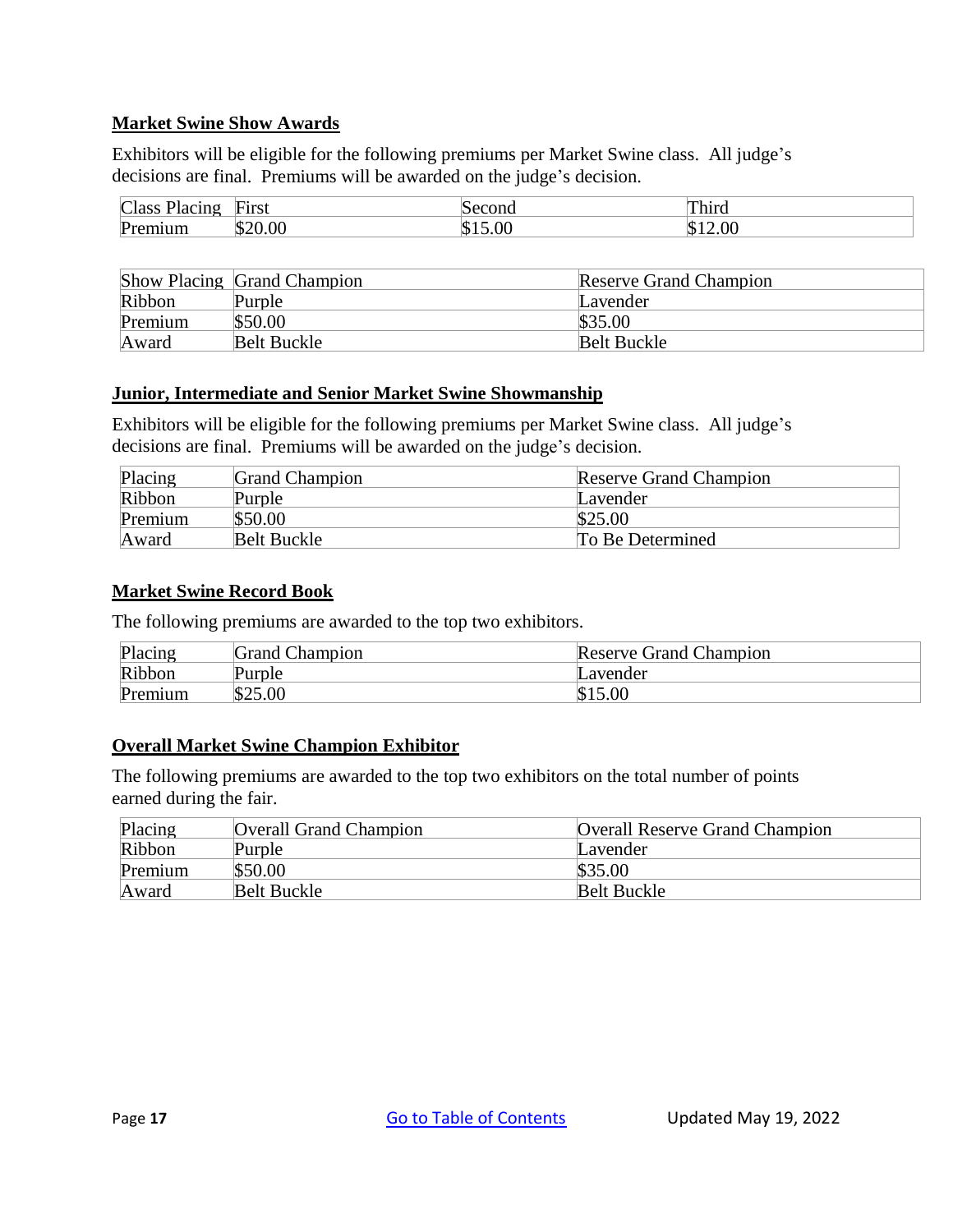# <span id="page-20-0"></span>MEAT GOAT RULES AND REGULATIONS

- 1. **Eligibility of Animal**: Show is limited to does (female) or wethers (castrated males) of a Boer and/or Boer Cross Meat Goat breed.
- 2. Goats must be owned by exhibitor and under their management by the Mandatory Entry Identification. All goats must have a scrapie tag on the animal at first check-in. All male goats must be wethered (castrated) at Mandatory Entry Identification. Animals not displaying a scrapie tag will not be permitted to be unloaded.
- 3. **Final weight-in & animal eligibility**: Minimum weight at final weigh-in is 30lbs. Goats will be placed in classes based on weight at the Fair Entry, per Calendar of Events. Goats must be under 14-months of age at the time of show.
- 4. All pens must be cleaned daily. Exhibitors are required to clean grooming areas after grooming. Goats must be exercised in designated areas.
- 5. **Showing:** All goats must be trained for show and are to be controlled by the exhibitor. Animals that cannot be handled properly will be asked to be haltered or be disqualified.
- 6. Goats are to be kept clean and in show condition until official release time.
- 7. **Sale**: Goats are eligible for sale, if you choose not to sell your goat there is a \$75.00 no sale fee, paid when record book is turned in.
- 8. **Overall and Reserve Overall Champion Meat Goat Exhibitor.** Overall and reserve overall champion goat exhibitors will be determined by the accumulation of points by all exhibitors through their participation in various aspects of the Junior Livestock Show and meat goat competition. The total number of possible points will be 100 and will be accumulated in the following manner:

| a. Show Placing        | 30% |
|------------------------|-----|
| b. Showmanship Placing | 35% |
| c. Judging Contest     | 20% |
| d. Record Book         | 15% |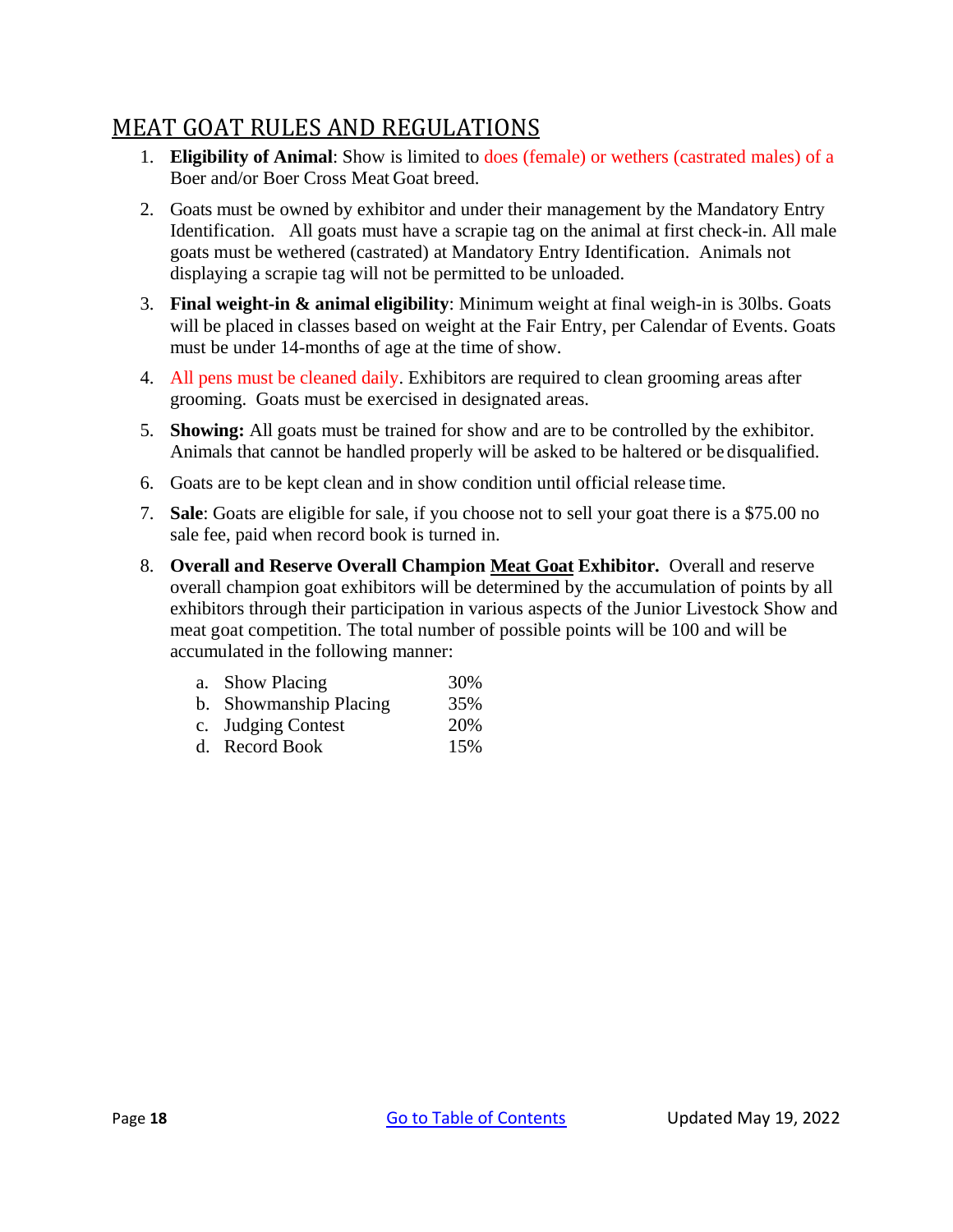#### **Meat Goat Show Awards**

Exhibitors will be eligible for the following premiums per Meat Goat class. All judge's decisions are final. Premiums will be awarded on the judge's decision.

| Class<br>icing<br>тас<br>$\sim$ | First |          | $h_1$<br>тине |
|---------------------------------|-------|----------|---------------|
| Pr<br>uum.                      |       | 00<br>ıα | ΩC            |

|         | <b>Show Placing Grand Champion</b> | Reserve Grand Champion |
|---------|------------------------------------|------------------------|
| Ribbon  | Purple                             | Lavender               |
| Premium | \$50.00                            | \$35.00                |
| Award   | Belt Buckle                        | <b>Belt Buckle</b>     |

#### **Junior, Intermediate and Senior Meat Goat Showmanship**

Exhibitors will be eligible for the following premiums per Meat Goat class. All judge's decisions are final. Premiums will be awarded on the judge's decision.

| Placing | <b>Grand Champion</b> | Reserve Champion |
|---------|-----------------------|------------------|
| Ribbon  | Purple                | Lavender         |
| Premium | \$50.00               | \$25.00          |
| Award   | <b>Belt Buckle</b>    | To Be Determined |

#### **Meat Goat Record Book**

The following premiums are awarded to the top two exhibitors.

| Placing | <b>Grand Champion</b> | <b>Reserve Grand Champion</b> |
|---------|-----------------------|-------------------------------|
| Ribbon  | Purple                | ∟avender                      |
| Premium | \$25.00               | \$15.00                       |

#### **Overall Meat Goat Champion Exhibitor**

| Placing | <b>Overall Grand Champion</b> | <b>Overall Reserve Grand Champion</b> |
|---------|-------------------------------|---------------------------------------|
| Ribbon  | Purple                        | Lavender                              |
| Premium | \$50.00                       | \$35.00                               |
| Award   | <b>Belt Buckle</b>            | Belt Buckle                           |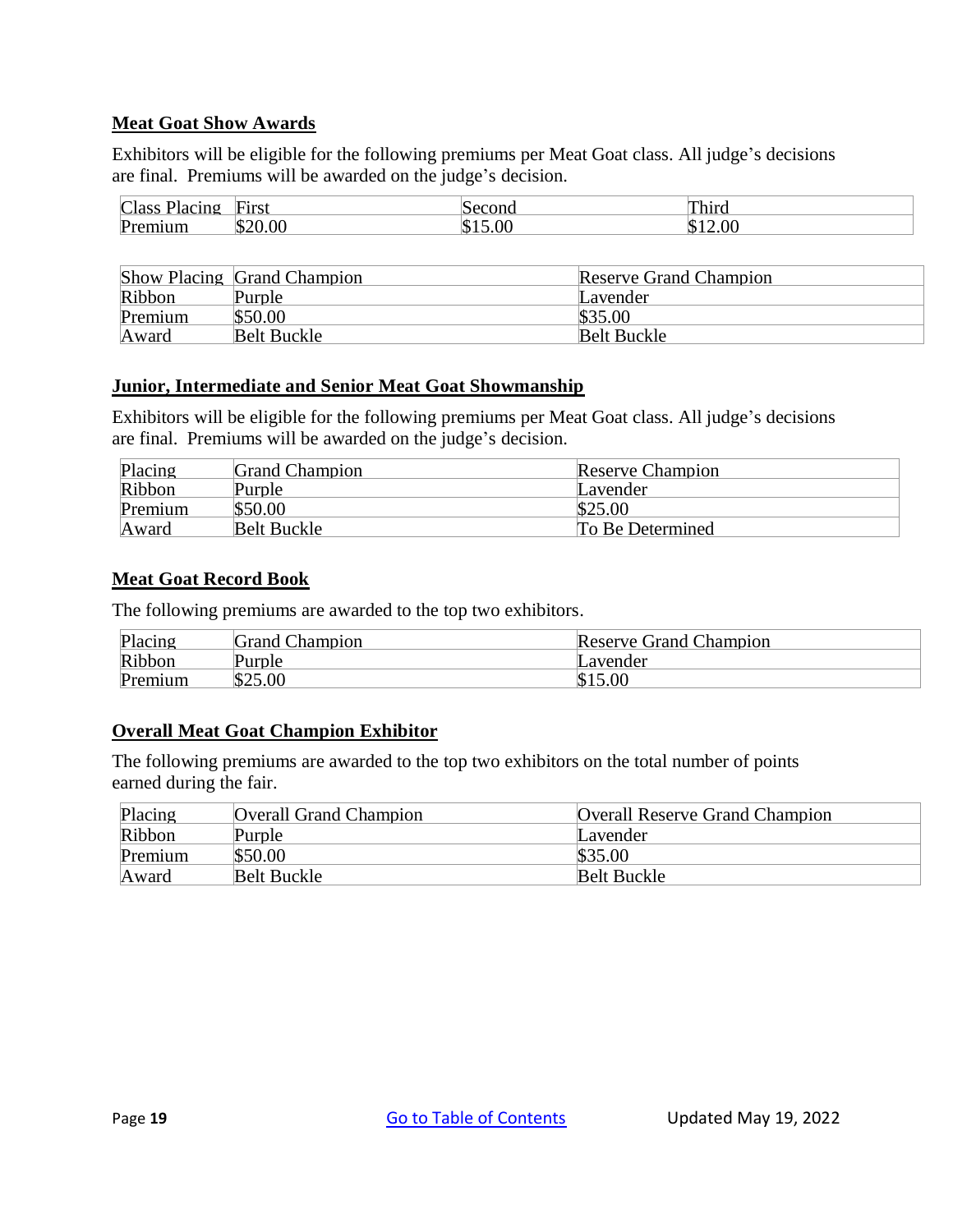# <span id="page-22-0"></span>SMALL ANIMAL RULES AND REGULATIONS

## **(Rabbit and Poultry)**

## DO NOT FEED ANY ANIMALS THAT ARE NOT OWNED BY YOU, THE EXHIBITOR!

## *ALL RULES IN THIS BOOK APPLY TO SMALL ANIMAL EXHIBITORS!*

## <span id="page-22-1"></span>POULTRY

- 1. All birds must be of a recognized breed and be identified on entry form. Refer to the American Standard of Perfection for Poultry for recognized breeds.
- 2. All animals exhibited must be owned by the exhibitor and under their management by the entry date as set in the **Calendar of Events.**
- 3. Judging of poultry conducted in reference to the American Poultry Association of Standard of Perfection or American Bantam Association Standards.
- 4. Entries are exhibited one per cage unless otherwise stated.

## 5. **POULTRY Entries (chickens)**

- a. Class I Hens
- b. Class II Roosters
- c. Class III Trio
- 6. Exhibitor may enter three Entries of poultry for ribbon and prize money. At time Exhibitor submits Record Book at the Fair Check-in, Exhibitor must designate which animal will be used for accumulation of overall points. (Ex. Hen, Trio or Rooster). Other Entries are for exhibition purpose only. The total number of exhibit entries may be limited by barn facilities.
- 7. The following may be entered in the Fair as exhibits only:
	- a. Hen and Chicks
	- b. Hen and Ducklings
	- c. Hen and Pullets
	- d. Doe and Litter
	- e. Peacocks
	- f. Ducks and Turkeys
- 8. Release of small animals will be to the exhibitor only on the dates and times as set in the Calendar of Events. The animal must be picked up at the designated release time. If conflict arises, a written excuse to the Junior Livestock Committee Must be turned in and approved to release the animal. If the exhibitor removes their animal without permission the exhibitor will be dismissed from the show, forfeit premiums and it will be determined by a quorum of the Junior Livestock Committee if that exhibitor will be allowed to show again in future years.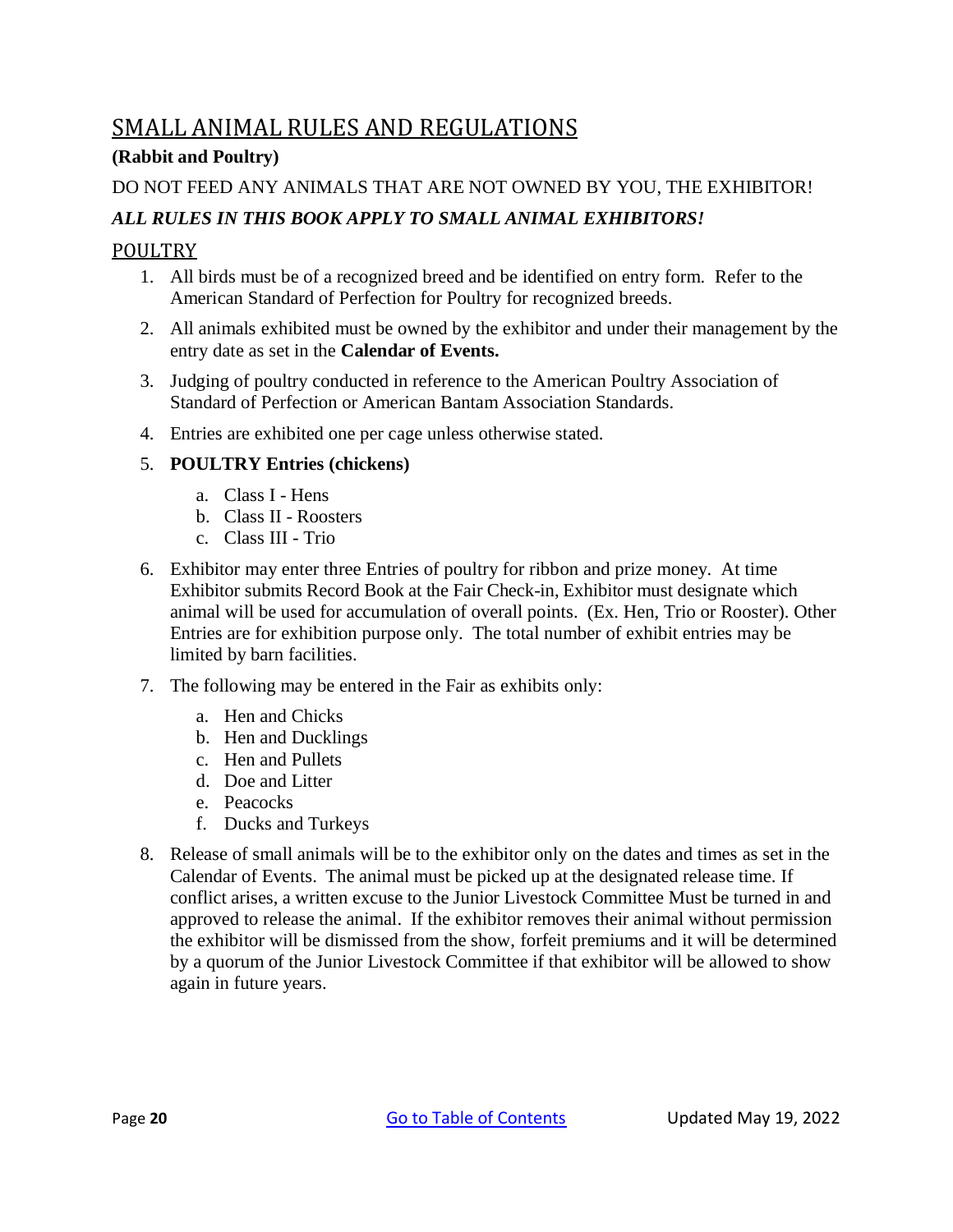9. **Overall and Reserve Overall Champion Poultry Exhibitor.** Overall and reserve overall champion poultry exhibitors will be determined by the accumulation of points by all exhibitors through their participation in various aspects of the Junior Livestock Show and poultry competition. The total number of possible points will be 100 and will be accumulated in the following manner:

| a. Show Placing        | 30% |
|------------------------|-----|
| b. Showmanship Placing | 35% |
| c. Record Book         | 20% |
| d. Ask Me Booth        | 15% |

- 10. **All poultry exhibitors must turn in two photographs per entry with their entry forms. One photo of the exhibitor with the animal and one photo of the side view of the animal.**
- 11. **Exhibitor must be present at time of judging.**
- 12. **Cloverbud members will be only be able to participate in the Pee-Wee Show. Cloverbud Members are ineligible to keep their animal in the barn for the duration of the Fair.**
- 13. **Exhibitor will need to provide all supplies for your project during the length of the fair.**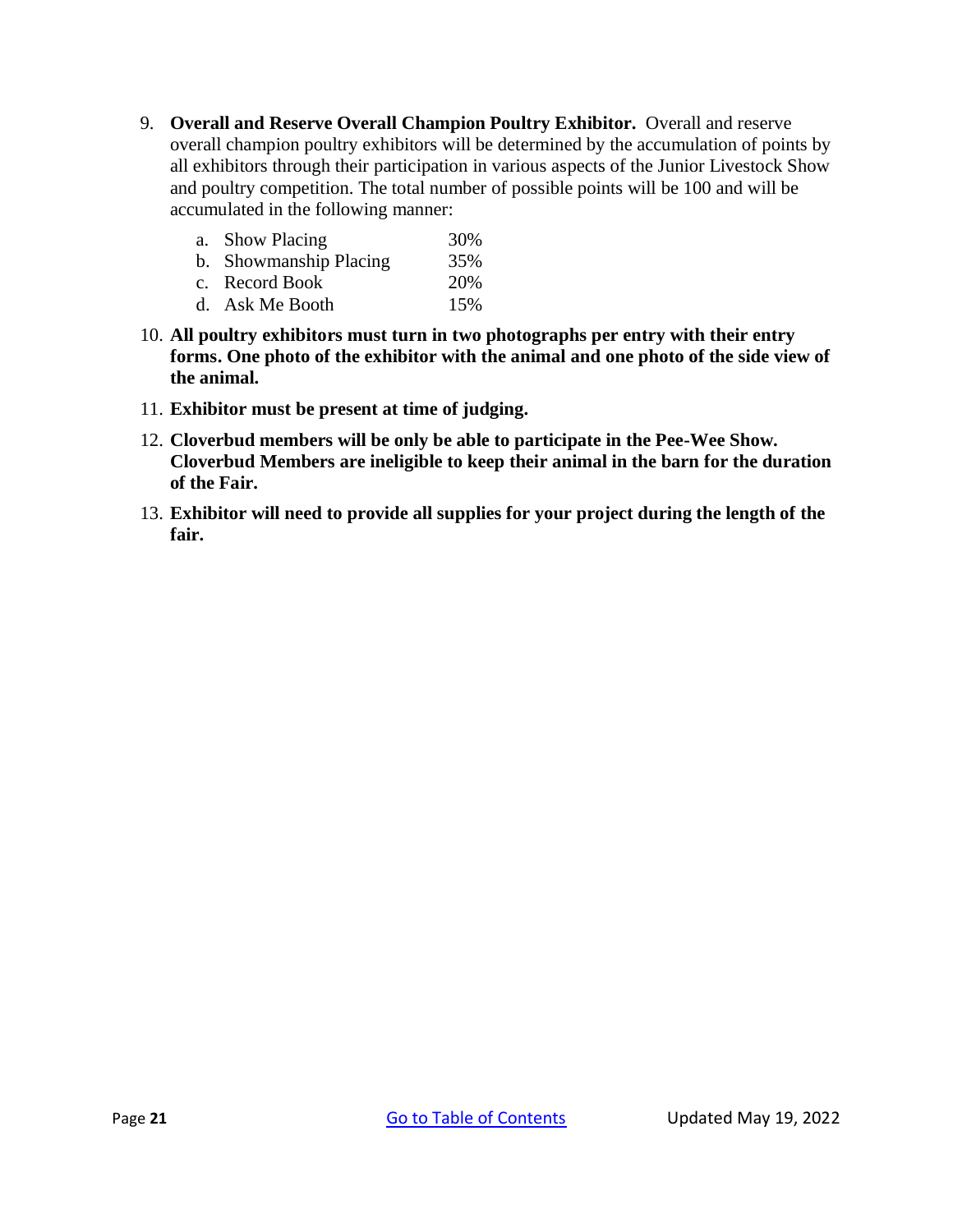#### **Poultry Show Awards**

Exhibitors will be eligible for the following premiums per Poultry class. All judge's decisions are final. Premiums will be awarded on the judge's decision and ribbon placing.

| Placing | <b>Grand Champion</b> | <b>Reserve Grand Champion</b> |
|---------|-----------------------|-------------------------------|
| Ribbon  | Purple                | Lavender                      |
| Premium | \$15.00               | \$10.00                       |
| Award   | <b>Banner</b>         | Banner                        |

#### **Junior, Intermediate and Senior Poultry Showmanship**

Exhibitors will be eligible for the following premiums. All judge's decisions are final. Premiums will be awarded on the judge's decision.

| Placing | <b>Grand Champion</b> | <b>Reserve Grand Champion</b> |
|---------|-----------------------|-------------------------------|
| Premium | \$15.00               | \$10.00                       |
| Award   | Banner                | To Be Determined              |
| Ribbon  | Purple                | Lavender                      |

#### **Poultry Record Book**

The following premiums are awarded to the top two exhibitors*.*

| Placing | <b>Grand Champion</b> | <b>Reserve Grand Champion</b> |
|---------|-----------------------|-------------------------------|
| Ribbon  | Purple                | Lavender                      |
| Premium | \$10.00               | \$5.00                        |

#### **Overall Poultry Champion Exhibitor**

| Placing | <b>Overall Grand Champion</b> | <b>Overall Reserve Grand Champion</b> |
|---------|-------------------------------|---------------------------------------|
| Ribbon  | Purple                        | Lavender                              |
| Premium | \$20.00                       | \$10.00                               |
| Award   | <b>Belt Buckle</b>            | <b>Belt Buckle</b>                    |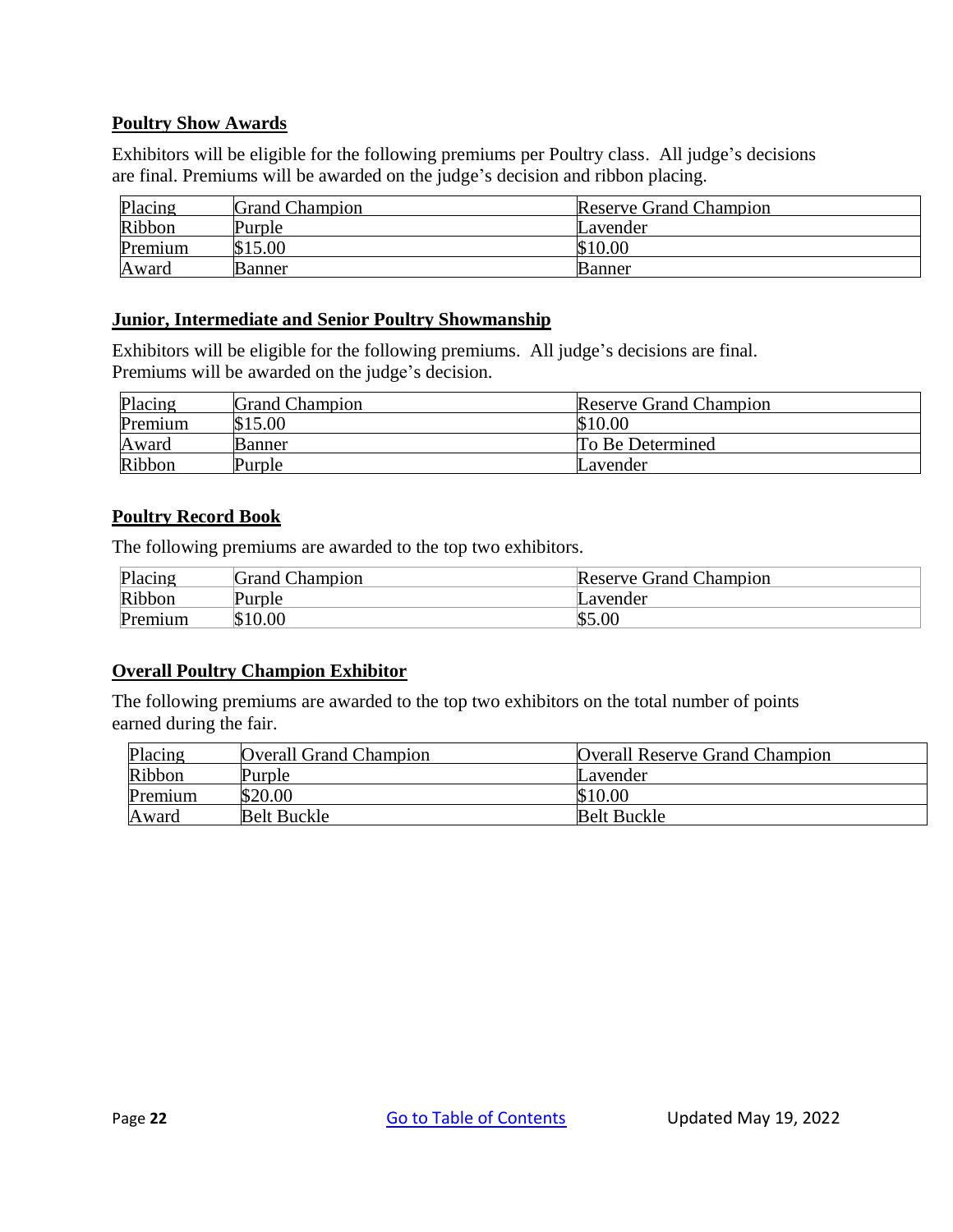### <span id="page-25-0"></span>RABBITS

- 1. All rabbits must be of a recognized breed and be identified on entry form. Refer to the American Standards of Perfection for Rabbits for recognized breeds.
- 2. All rabbits, except meat rabbits, must be purebred of a recognized breed.
- 3. All animals exhibited must be owned by the exhibitor and under their management by entry date as set in the **Calendar of Events.**
- 4. Judging and entry classification of rabbits will be conducted in reference to the American Rabbit Association Breeders Association, which will prevail.
- 5. Entries are exhibited one per cage unless otherwise stated.

#### 6. **RABBITS (breeding and meat)**

- a. **Class I - Doe**
- b. **Class II - Buck**
- 7. Entrant may enter two classes of rabbits with one entry per class for ribbon and prize money. However, one may enter additional animals for exhibition purpose only. The total number of exhibit entries will be limited by barn facilities. If Exhibitor enters multiple rabbits, they must declare at time of Fair Check-In which of their Entries will be judged for Overall.
- 8. Release of small animals will be to the exhibitor, only on the dates and times as set in the Calendar of Events. The animal must be picked up at the designated release time. If a conflict arises, a written excuse to the Junior Livestock Committee must be turned in to release the animal. If the exhibitor removes their animal without permission the exhibitor will be dismissed from the show, forfeit premiums and it will be determined by a quorum of the Junior Livestock Committee if that exhibitor will be allowed to show again in future years.
- 9. **Overall and Reserve Overall Champion Rabbit Exhibitor.** Overall and reserve overall champion rabbit exhibitors will be determined by the accumulation of points by all exhibitors through their participation in various aspects of the Junior Livestock Show and rabbit competition. The total number of possible points will be 100 and will be accumulated in the following manner:
	- a. Show Placing 30% c. Record Book 20%
	- b. Showmanship Placing 35% d. Ask Me Booth 15%
- 10. All rabbits will need to two submit photographs per entry when they turn in their entry forms. One photo of the exhibitor with the animal and one photo of the side view of the animal.
- 11. Exhibitor will need to provide all supplies your project needs during the length of the fair.
- 12. Exhibitor must be present at time of judging.
- 13. Cloverbud members will only be able to participate in the Pee-Wee Show. Cloverbud members are ineligible to keep their animal in the barn for the duration of the Fair.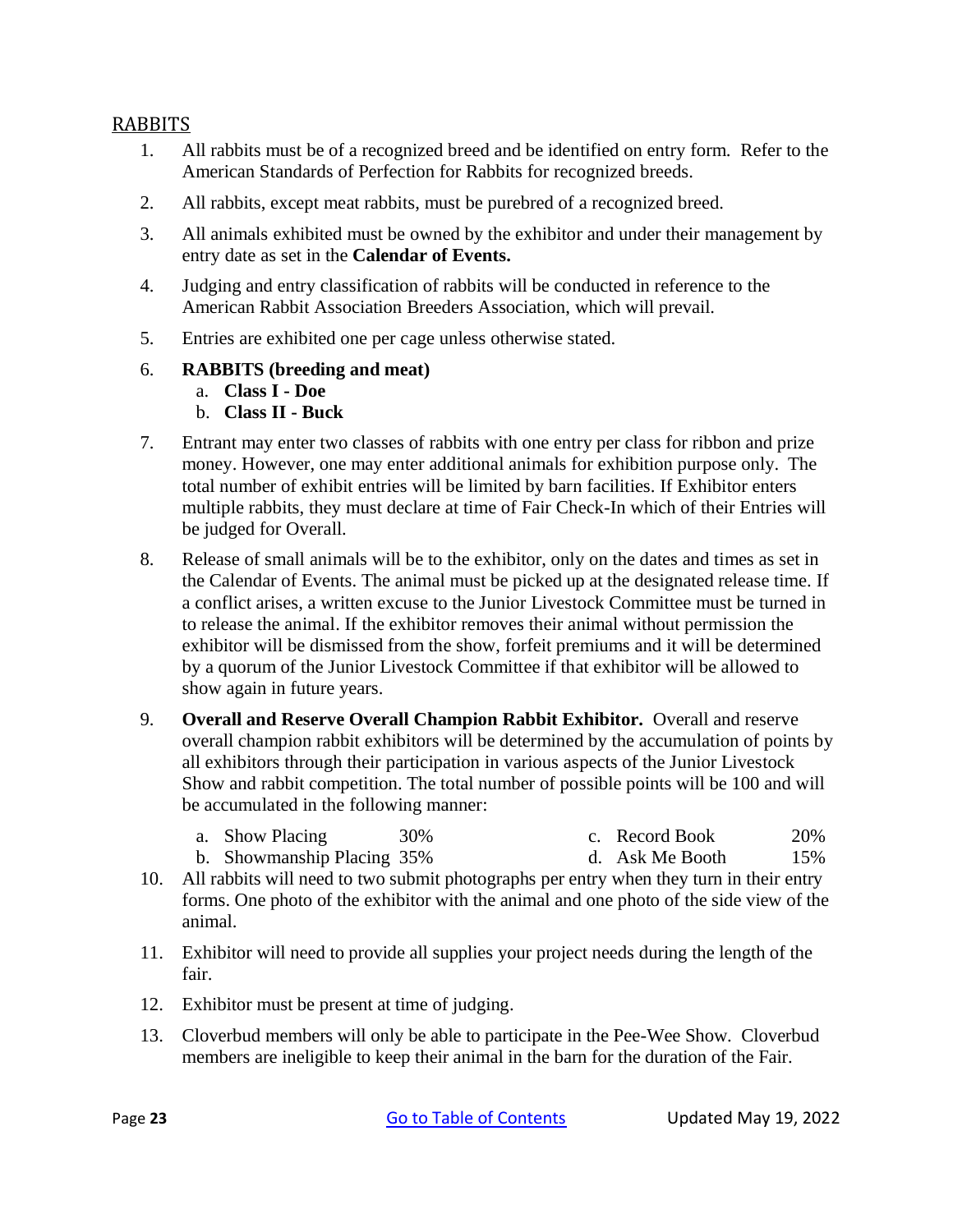#### **Rabbits Show Awards**

Exhibitors will be eligible for the following premiums per Rabbit class. All judge's decisions are final. Premiums will be awarded on the judge's decision and ribbon placing.

| Placing | <b>Grand Champion</b> | <b>Reserve Grand Champion</b> |
|---------|-----------------------|-------------------------------|
| Ribbon  | Purple                | Lavender                      |
| Premium | \$15.00               | \$10.00                       |
| Award   | Banner                | <b>Banner</b>                 |

#### **Junior, Intermediate and Senior Rabbit Showmanship**

Exhibitors will be eligible for the following premiums. All judge's decisions are final. Premiums will be awarded on the judge's decision.

| Placing                   | <b>Grand Champion</b> | <b>Reserve Grand Champion</b> |  |
|---------------------------|-----------------------|-------------------------------|--|
| Premium                   | \$15.00               | \$10.00                       |  |
| Award                     | <b>Banner</b>         | To Be Determined              |  |
| Ribbon                    | Purple                | Lavender                      |  |
| <b>Rabbit Record Book</b> |                       |                               |  |

The following premiums are awarded to the top two exhibitors*.*

| Placing | Grand Champion | <b>Reserve Grand Champion</b> |
|---------|----------------|-------------------------------|
| Ribbon  | Purple         | Lavender                      |
| Premium | \$10.00        | \$5.00                        |

#### **Overall Rabbit Champion Exhibitor**

| Placing | <b>Overall Grand Champion</b> | <b>Overall Reserve Grand Champion</b> |
|---------|-------------------------------|---------------------------------------|
| Ribbon  | Purple                        | Lavender                              |
| Premium | \$20.00                       | \$10.00                               |
| Award   | <b>Belt Buckle</b>            | Belt Buckle                           |